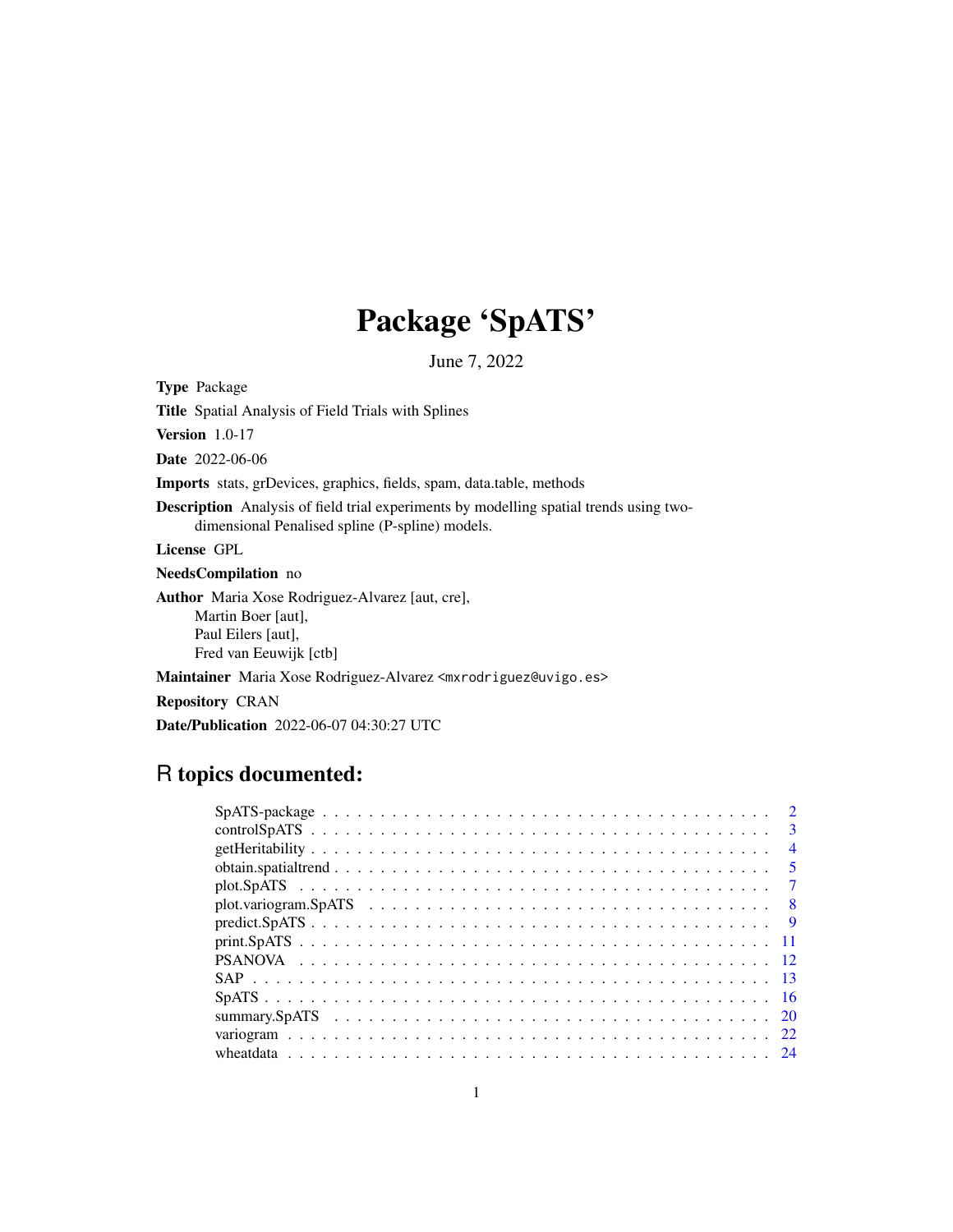#### <span id="page-1-0"></span>**Index** [26](#page-25-0)

<span id="page-1-1"></span>

#### Description

This package allows the use of two-dimensional (2D) penalised splines (P-splines) in the context of agricultural field trials. Traditionally, the modelling of the spatial or environmental effect in the expression of phenotypes has been done assuming correlated random noise (Gilmour et al, 1997). We, however, propose to model the spatial variation explicitly using 2D P-splines (Rodriguez-Alvarez et al., 2018). Besides the existence of fast and stable algorithms for estimation (Rodriguez-Alvarez et al., 2015; Lee et al., 2013), the direct and nice interpretation of the spatial trend that this approach provides makes it attractive for the analysis of field experiments.

#### Details

| Package: | SpATS      |
|----------|------------|
| Type:    | Package    |
| Version: | $1.0 - 17$ |
| Date:    | 2022-06-06 |
| License: | GPL.       |

#### Author(s)

Maria Xose Rodriguez-Alvarez, Martin Boer, Paul Eilers, Fred van Eeuwijk Maintainer: Maria Xose Rodriguez-Alvarez <mxrodriguez@uvigo.es>

#### References

Gilmour, A.R., Cullis, B.R., and Verbyla, A.P. (1997). Accounting for Natural and Extraneous Variation in the Analysis of Field Experiments. Journal of Agricultural, Biological, and Environmental Statistics, 2, 269 - 293.

Lee, D.-J., Durban, M., and Eilers, P.H.C. (2013). Efficient two-dimensional smoothing with Pspline ANOVA mixed models and nested bases. Computational Statistics and Data Analysis, 61, 22 - 37.

Rodriguez-Alvarez, M.X., Lee, D.-J., Kneib, T., Durban, M., and Eilers, P.H.C. (2015). Fast smoothing parameter separation in multidimensional generalized P-splines: the SAP algorithm. Statistics and Computing, 25, 941 - 957.

Rodriguez-Alvarez, M.X, Boer, M.P., van Eeuwijk, F.A., and Eilers, P.H.C. (2018). Correcting for spatial heterogeneity in plant breeding experiments with P-splines. Spatial Statistics, 23, 52 - 71. https://doi.org/10.1016/j.spasta.2017.10.003.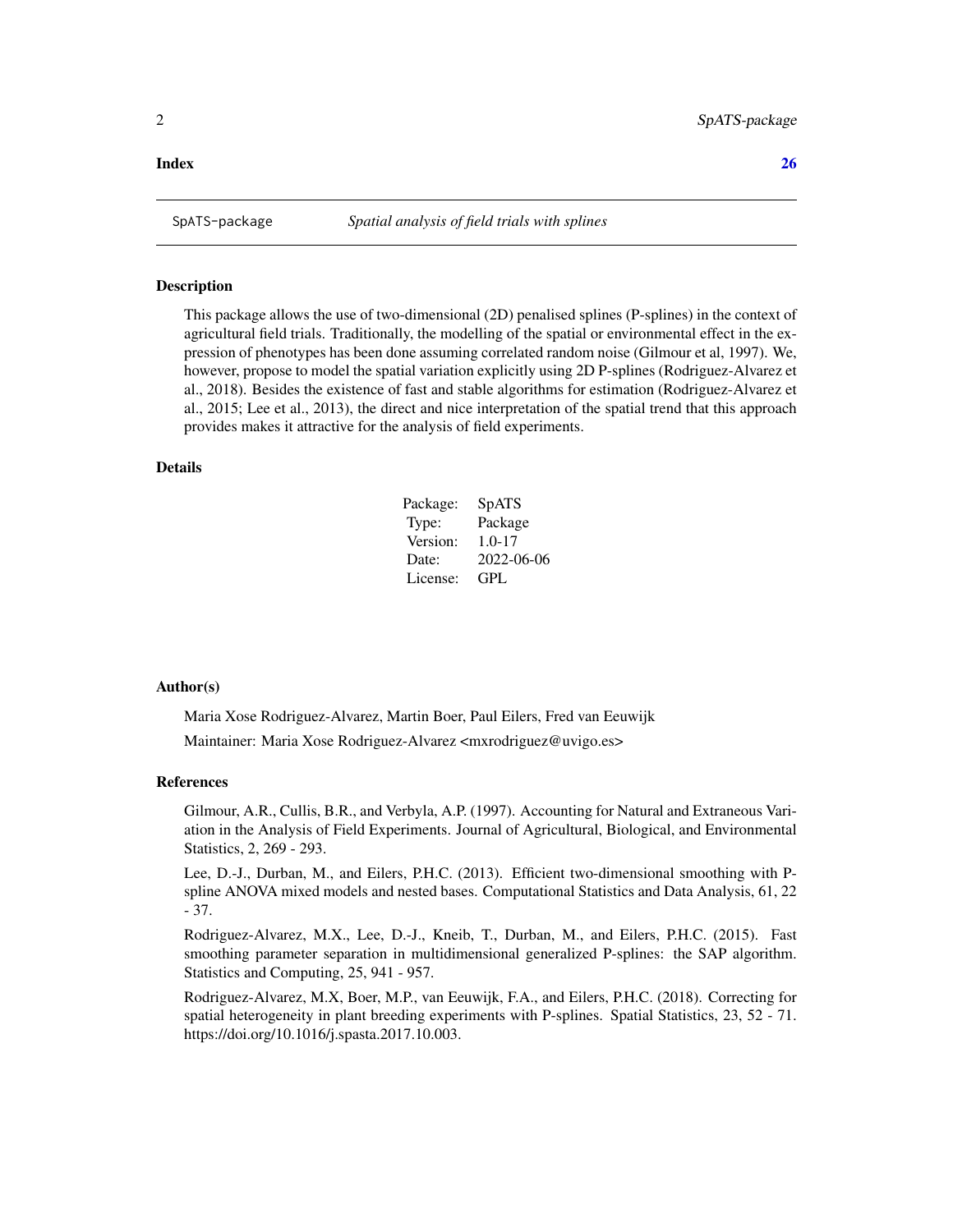<span id="page-2-1"></span><span id="page-2-0"></span>

#### Description

This function can be used to modify some default parameters that control the estimation of an SpATS model.

#### Usage

```
controlSpATS(maxit = 200, tolerance = 0.001, monitoring = 2, update.psi = FALSE,
update.psi.gauss = TRUE)
```
#### Arguments

| maxit            | numerical value indicating the maximum number of iterations. Default set to<br>200 (see Details).                                                                                                                                                                                                                                                                                |
|------------------|----------------------------------------------------------------------------------------------------------------------------------------------------------------------------------------------------------------------------------------------------------------------------------------------------------------------------------------------------------------------------------|
| tolerance        | numerical value indicating the tolerance for the convergence criterion. Default<br>set to 0.001 (see Details).                                                                                                                                                                                                                                                                   |
| monitoring       | numerical value determining the level of printing which is done during the esti-<br>mation. The value of 0 means that no printing is produced, a value of 1 means<br>that only the computing times are printed, and a value of 2 means that, at each<br>iteration, the (REML) deviance and the effective dimensions of the random com-<br>ponents are printed. Default set to 2. |
| update.psi       | logical. If TRUE, the dispersion parameter of the exponential family is up-<br>dated at each iteration of the estimation algorithm. Default is FALSE, except for<br>$family = gaussian(),$ where the dispersion parameter (or residual variance), is<br>updated (jointly with the rest of variance components) unless update.psi.gauss<br>is set to FALSE.                       |
| update.psi.gauss |                                                                                                                                                                                                                                                                                                                                                                                  |
|                  | logical. Only applies to family = gaussian(). If set to FALSE (default is<br>TRUE) the residual variance is not updated at each iteration of the estimation<br>algorithm but fixed at 1.                                                                                                                                                                                         |

#### Details

The estimation procedure implemented in the SpATS package is an extension of the SAP (Separation of anisotropic penalties) algorithm by Rodriguez - Alvarez et al. (2015). In this case, besides the spatial trend, modelled as a two-dimensional P-spline, the estimation algorithm allows for the incorporation of both fixed and (sets of i.i.d) random effects on the (generalised) linear mixed model. For Gaussian response variables, the algorithm is an iterative procedure, with the fixed and random effects as well as the variance components being updated at each iteration. To check the convergence of this iterative procedure, the (REML) deviance is monitored. For non-Gaussian response variables, estimation is based on Penalized Quasi-likelihood (PQL) methods. Here, the algorithm is a two-loop algorithm: the outer loop corresponds to the Fisher-Scoring algorithm (monitored on the basis of the change in the linear predictor between consecutive iterations), and the inner loop corresponds to that described for the Gaussian case.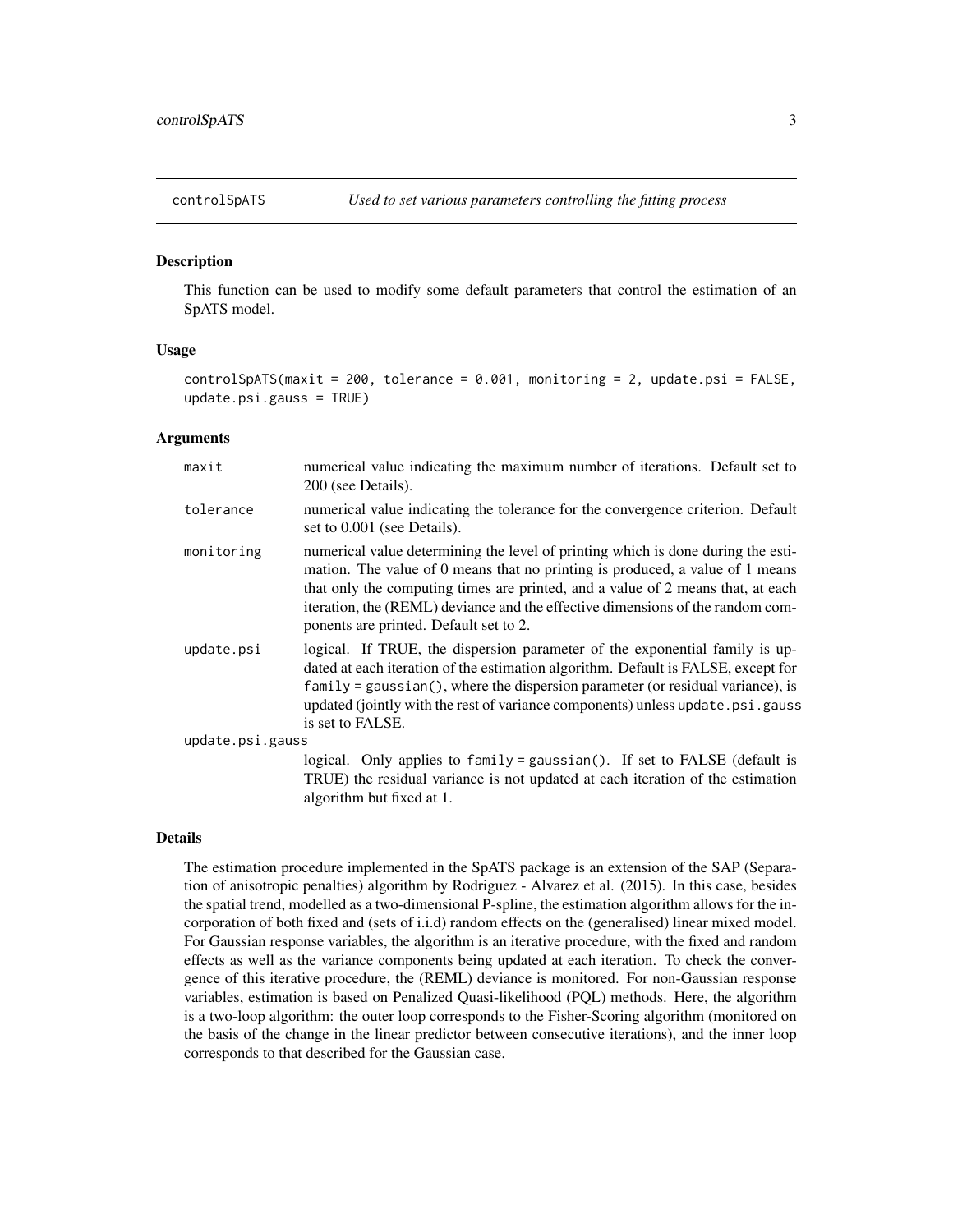<span id="page-3-0"></span>a list with components for each of the possible arguments.

#### References

Rodriguez-Alvarez, M.X., Lee, D.-J., Kneib, T., Durban, M., and Eilers, P.H.C. (2015). Fast smoothing parameter separation in multidimensional generalized P-splines: the SAP algorithm. Statistics and Computing, 25, 941 - 957.

#### See Also

**[SpATS](#page-15-1)** 

#### Examples

```
library(SpATS)
data(wheatdata)
wheatdata$R <- as.factor(wheatdata$row)
wheatdata$C <- as.factor(wheatdata$col)
```

```
# Default control parameters
m0 \leq - SpATS(response = "yield", spatial = \sim SAP(col, row, nseg = c(10,20)),
genotype = "geno", fixed = \sim colcode + rowcode, random = \sim R + C,
data = wheatdata)
```

```
# Modified the number of iterations, the tolerance, and the monitoring
m1 \leq SpATS(response = "yield", spatial = \sim SAP(col, row, nseg = c(10,20)),
genotype = "geno", fixed = \sim colcode + rowcode, random = \sim R + C,
data = wheatdata, control = list(maxit = 50, tolerance = 1e-06, monitoring = 1))
```
getHeritability *Calculate heritabilities from* SpATS *objects*

#### Description

For the genotype (when random), the function returns the generalized heritability proposed by Oakey (2006).

#### Usage

```
getHeritability(object, ...)
```
#### Arguments

| object   | an object of class SpATS as produced by SpATS()                         |
|----------|-------------------------------------------------------------------------|
| $\cdots$ | further arguments passed to or from other methods. Not yet implemented. |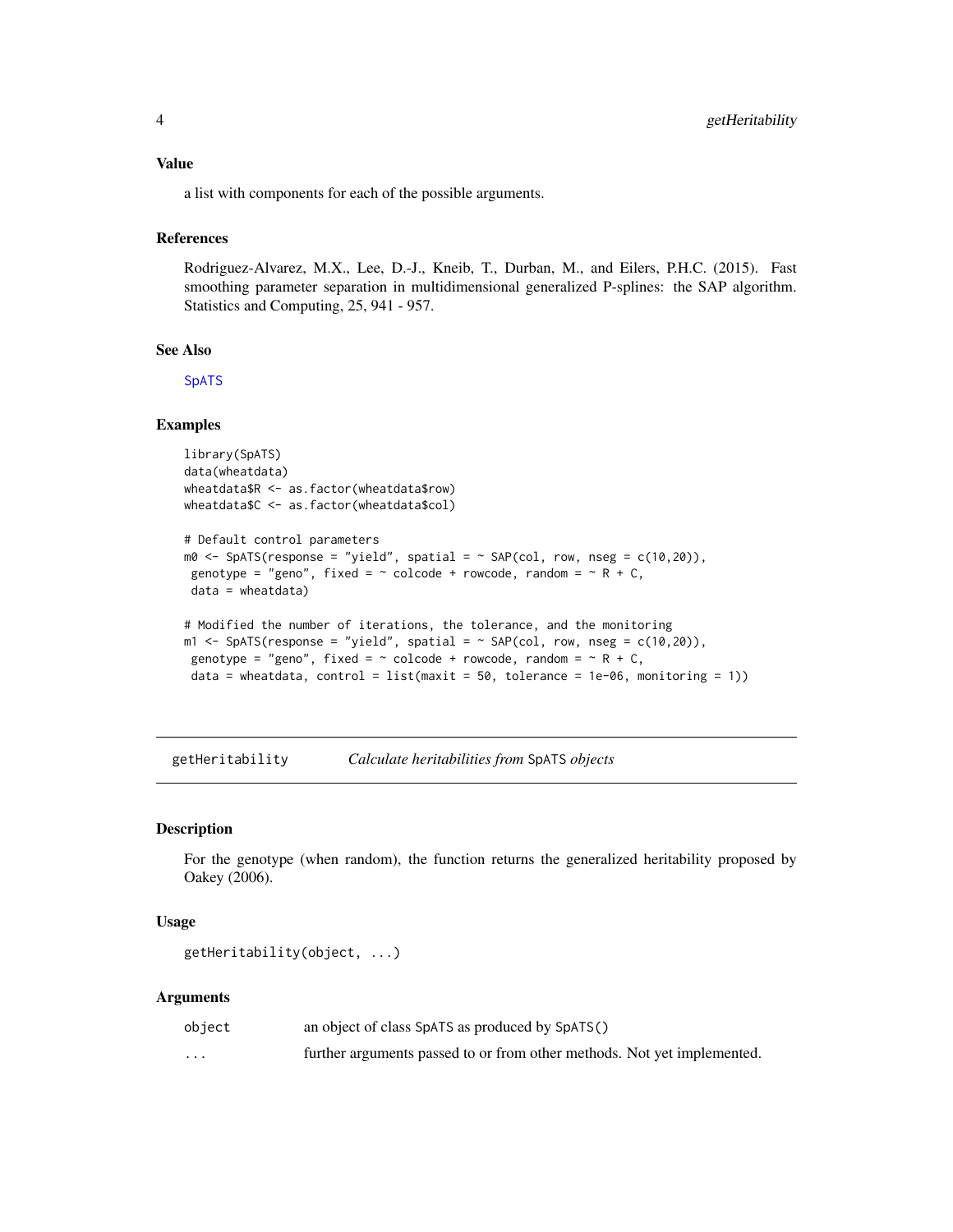#### <span id="page-4-0"></span>Details

A numeric vector (usually of length 1) with the heritabilities.

#### References

Oakey, H., A. Verbyla, W. Pitchford, B. Cullis, and H. Kuchel (2006). Joint modeling of additive and non-additive genetic line effects in single field trials. Theoretical and Applied Genetics, 113, 809 - 819.

Rodriguez-Alvarez, M.X, Boer, M.P., van Eeuwijk, F.A., and Eilers, P.H.C. (2018). Correcting for spatial heterogeneity in plant breeding experiments with P-splines. Spatial Statistics, 23, 52 - 71. https://doi.org/10.1016/j.spasta.2017.10.003.

#### See Also

[SpATS](#page-15-1), [summary.SpATS](#page-19-1)

#### Examples

```
library(SpATS)
data(wheatdata)
wheatdata$R <- as.factor(wheatdata$row)
wheatdata$C <- as.factor(wheatdata$col)
m0 \leq - SpATS(response = "yield", spatial = \sim SAP(col, row, nseg = c(10,20), degree = 3, pord = 2),
genotype = "geno", genotype.as.random = TRUE,
fixed = \sim colcode + rowcode, random = \sim R + C, data = wheatdata,
control = list(tolerance = 1e-03))
```
getHeritability(m0)

<span id="page-4-1"></span>obtain.spatialtrend *Predictions of the spatial trend from an* SpATS *object*

#### Description

Takes a fitted SpATS object produced by SpATS() and produces predictions of the spatial trend on a regular two-dimensional array.

#### Usage

```
obtain.spatialtrend(object, grid = c(100, 100), ...)
```
#### Arguments

| object                  | an object of class SpATS as produced by SpATS()                                                                                                  |
|-------------------------|--------------------------------------------------------------------------------------------------------------------------------------------------|
| grid                    | a numeric vector with the number of grid points along the x- and y- coordinates<br>respectively. Atomic values are recycled. The default is 100. |
| $\cdot$ $\cdot$ $\cdot$ | further arguments passed to or from other methods. Not yet implemented.                                                                          |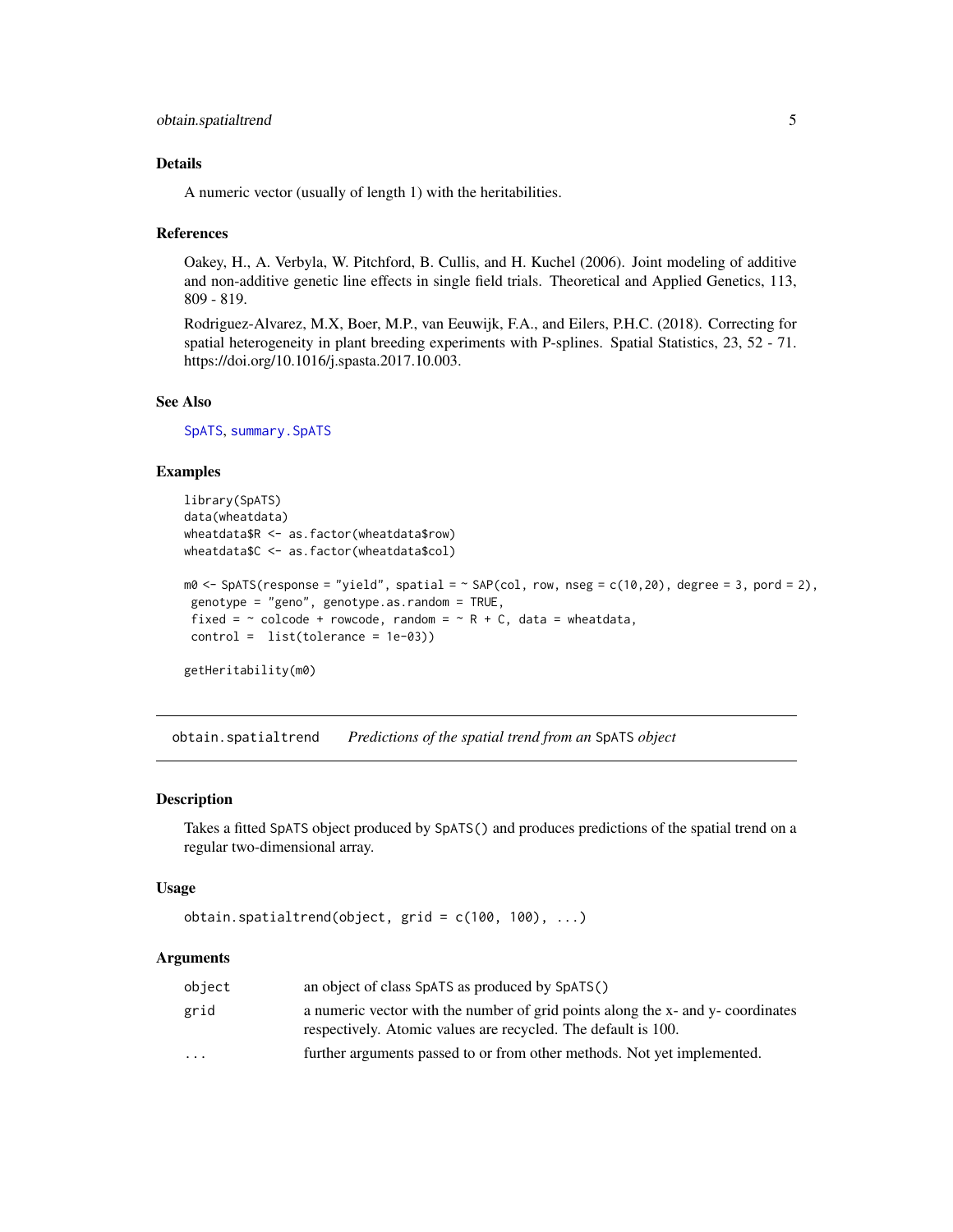#### <span id="page-5-0"></span>Details

For each spatial coordinate, grid[k] equally spaced values between the minimum and the maximum are computed  $(k = 1, 2)$ . The spatial trend is then predicted on the regular two-dimensional array defined by each combination of the x- and y- coordinate values.

#### Value

A list with the following components:

| col.p | x-coordinate values at which predictions have been computed.                                                                                                                                                                                         |
|-------|------------------------------------------------------------------------------------------------------------------------------------------------------------------------------------------------------------------------------------------------------|
| row.p | y-coordinate values at which predictions have been computed                                                                                                                                                                                          |
| fit   | a matrix of dimension length (row.p) x length (col.p) with the predicted spatial<br>trend (excluding the intercept).                                                                                                                                 |
| pfit  | for the PS-ANOVA approach, a list with 6 matrices of dimension length (row.p)<br>x length(col.p) with each predicted spatial component (bilinear component, 2<br>main effects, 2 linear-by-smooth components and 1 smooth-by-smooth compo-<br>nent). |

#### References

Lee, D.-J., Durban, M., and Eilers, P.H.C. (2013). Efficient two-dimensional smoothing with Pspline ANOVA mixed models and nested bases. Computational Statistics and Data Analysis, 61, 22 - 37.

Rodriguez-Alvarez, M.X, Boer, M.P., van Eeuwijk, F.A., and Eilers, P.H.C. (2018). Correcting for spatial heterogeneity in plant breeding experiments with P-splines. Spatial Statistics, 23, 52 - 71. https://doi.org/10.1016/j.spasta.2017.10.003.

#### See Also

[SpATS](#page-15-1), [plot.SpATS](#page-6-1), [predict.SpATS](#page-8-1)

#### Examples

```
library(SpATS)
data(wheatdata)
wheatdata$R <- as.factor(wheatdata$row)
wheatdata$C <- as.factor(wheatdata$col)
m0 \leq SpATS(response = "yield", spatial = \sim SAP(col, row, nseg = c(10,20)),
genotype = "geno", fixed = \sim colcode + rowcode, random = \sim R + C,
data = wheatdata, control = list(tolerance = 1e-03))spat.trend.1 <- obtain.spatialtrend(m0)
spat.trend.2 <- obtain.spatialtrend(m0, grid = c(10, 10))
colors = topo.colors(100)
op \leq par(mfrow = c(1,2))
fields::image.plot(spat.trend.1$col.p, spat.trend.1$row.p, t(spat.trend.1$fit),
main = "Prediction on a grid of 100 x 100", col = colors, xlab = "Columns", ylab = "Rows")
```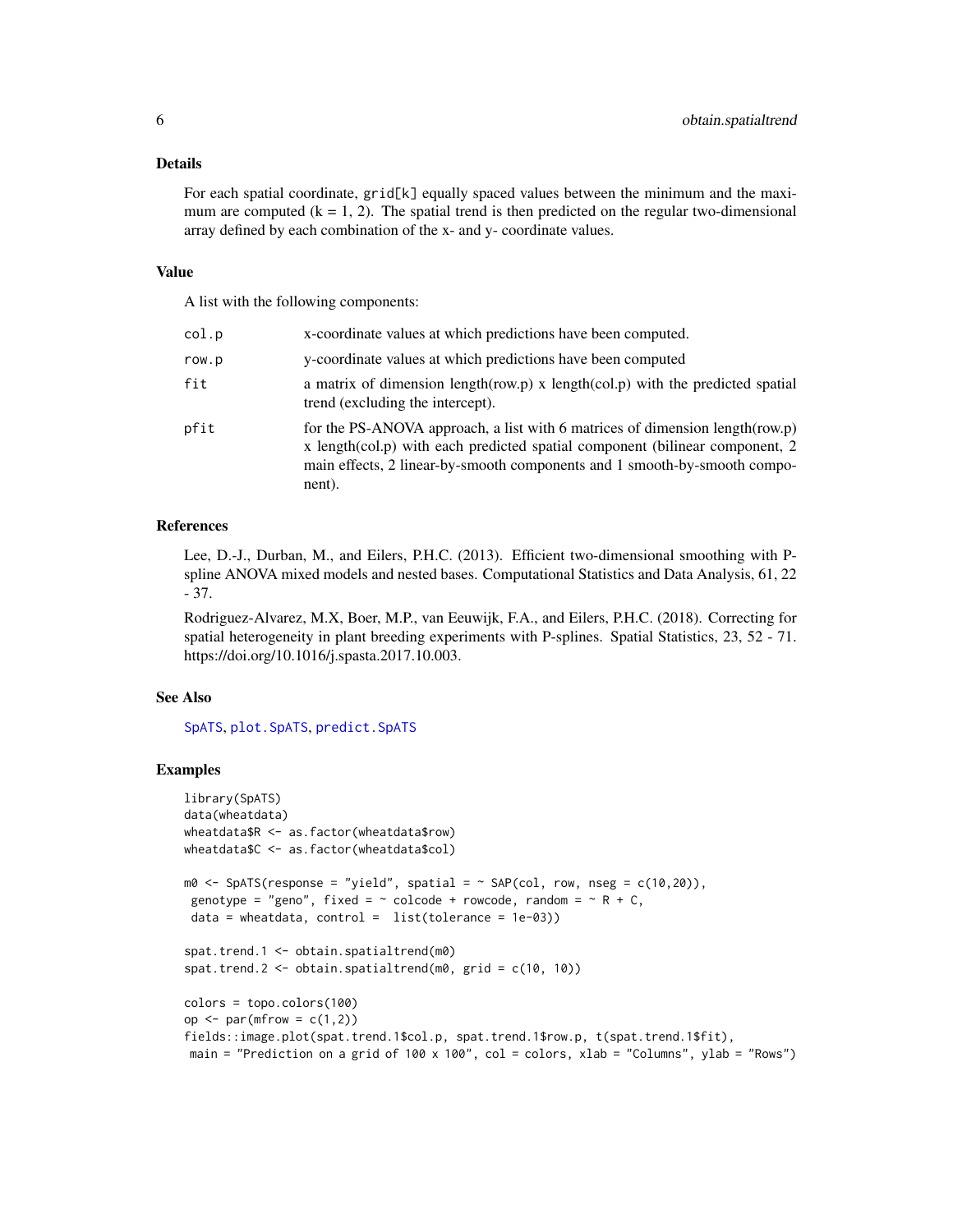#### <span id="page-6-0"></span>plot.SpATS 7

```
fields::image.plot(spat.trend.2$col.p, spat.trend.2$row.p, t(spat.trend.2$fit),
main = "Prediction on a grid of 10 x 10", col = colors, xlab = "Columns", ylab = "Rows")
par(op)
```
<span id="page-6-1"></span>plot.SpATS *Default SpATS plotting*

#### **Description**

Takes a fitted SpATS object produced by SpATS() and plots six different graphics (see Details).

#### Usage

```
## S3 method for class 'SpATS'
plot(x, all.in.one = TRUE, main = NULL, annotated = FALSE,
depict.missing = FALSE, spaTrend = c("raw", "percentage"), ...)
```
#### Arguments

| x          | an object of class SpATS as produced by SpATS().                                                                                                                                                                                                                                                                              |
|------------|-------------------------------------------------------------------------------------------------------------------------------------------------------------------------------------------------------------------------------------------------------------------------------------------------------------------------------|
| all.in.one | logical. If TRUE, the four plots are depicted in one window. Default is TRUE                                                                                                                                                                                                                                                  |
| main       | character string specifying the main title to appear on the plot. By default (i.e.<br>when $main = NULL$ , the variable under study is incorporated in the title of the<br>plot.                                                                                                                                              |
| annotated  | logical. If TRUE, the variable under study and the models used is added to the<br>plot. Only applied when argument all. in. one is TRUE.                                                                                                                                                                                      |
|            | depict missing logical. If TRUE, the estimated spatial trend is depicted for all plots in the field,<br>even for those with missing values.                                                                                                                                                                                   |
| spaTrend   | a character string indicating how the spatial trend should be displayed. Either<br>"raw" (original scale), or "percentage". If 'percentage', the estimated spatial<br>trend is scaled (i.e., divided by the average of the observed response variable of<br>interest across the field) and results are shown as a percentage. |
|            | further arguments passed to or from other methods. Not yet implemented.                                                                                                                                                                                                                                                       |
|            |                                                                                                                                                                                                                                                                                                                               |

#### Details

The following graphics are depicted: the raw data, the fitted data (on the response scale), the (deviance) residuals, the (original scaler or in percentage) estimated spatial trend (excluding the intercept), the genotypic BLUEs (or BLUPs) and their histogram. Except for the histogram, the plots are depicted in terms of the spatial coordinates (e.g., the rows and columns of the field).

#### References

Rodriguez-Alvarez, M.X, Boer, M.P., van Eeuwijk, F.A., and Eilers, P.H.C. (2018). Correcting for spatial heterogeneity in plant breeding experiments with P-splines. Spatial Statistics, 23, 52 - 71. https://doi.org/10.1016/j.spasta.2017.10.003.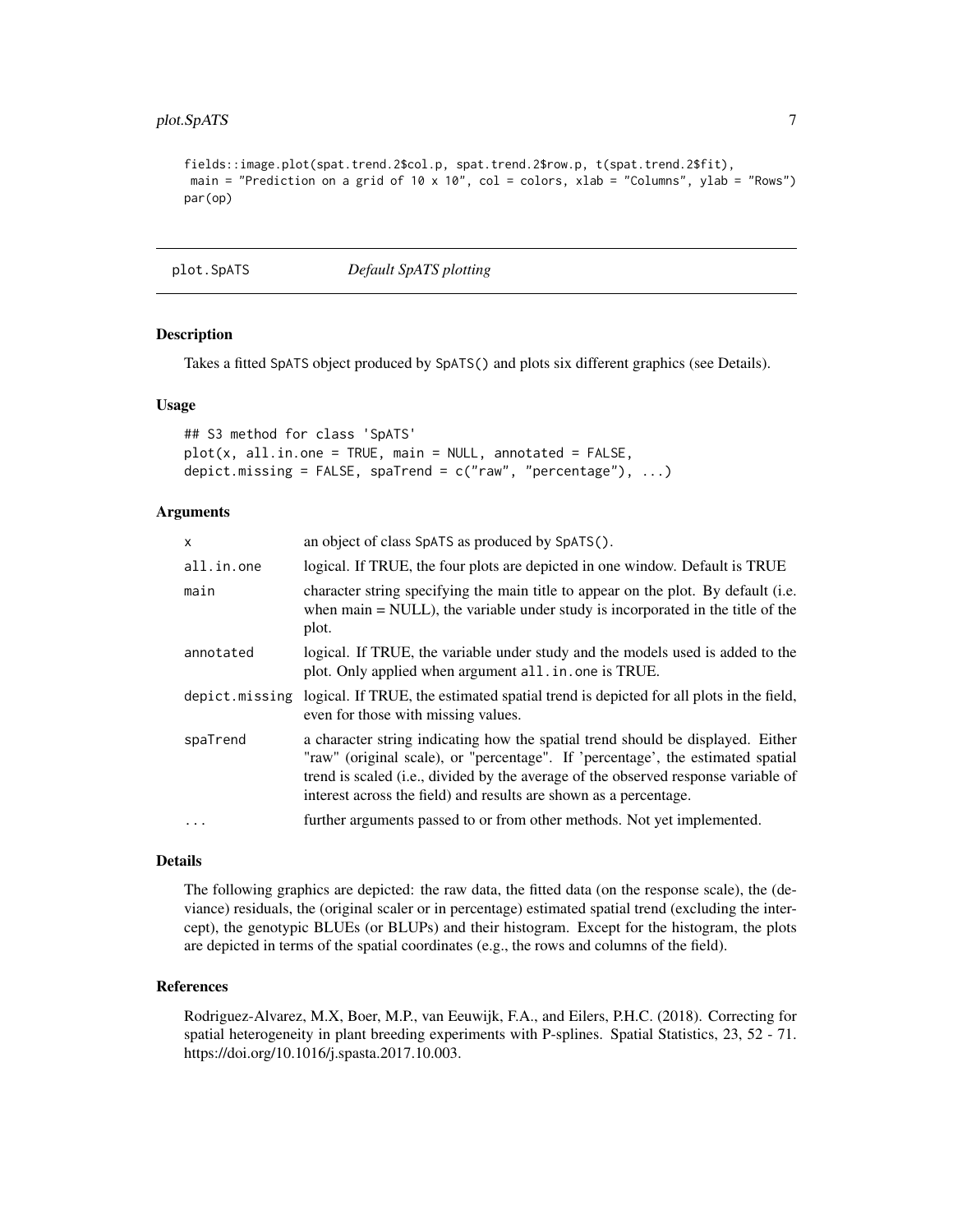#### See Also

[SpATS](#page-15-1)

#### Examples

```
library(SpATS)
data(wheatdata)
wheatdata$R <- as.factor(wheatdata$row)
wheatdata$C <- as.factor(wheatdata$col)
m0 \leq - SpATS(response = "yield", spatial = \sim SAP(col, row, nseg = c(10,20), degree = 3, pord = 2),
 genotype = "geno", fixed = \sim colcode + rowcode, random = \sim R + C, data = wheatdata,
 control = list(tolerance = 1e-03))
# Default plotting
plot(m0)
# Annotated
plot(m0, annotated = TRUE, main = "Wheat data (Gilmour et al., 1997)")
```
<span id="page-7-1"></span>plot.variogram.SpATS *Default variogram.SpATS plotting*

#### Description

Takes a fitted variogram.SpATS object produced by variogram.SpATS() and plots the associated sample variogram using an RGL 3D perspective plot (package plot3Drgl).

#### Usage

```
## S3 method for class 'variogram.SpATS'
plot(x, min.length = 30, ...)
```
#### Arguments

| $\mathsf{X}$ | an object of class variogram. SpATS as produced by variogram. SpATS().                                                                          |
|--------------|-------------------------------------------------------------------------------------------------------------------------------------------------|
| min.length   | numerical value. The sample variogram is depicted including only those pairs<br>with more than min. Length observations (see variogram. SpATS). |
| $\cdots$     | further arguments passed to or from other methods. Not yet implemented.                                                                         |

#### Details

This function as well as function variogram.SpATS() can only be used for regular two dimensional data.

<span id="page-7-0"></span>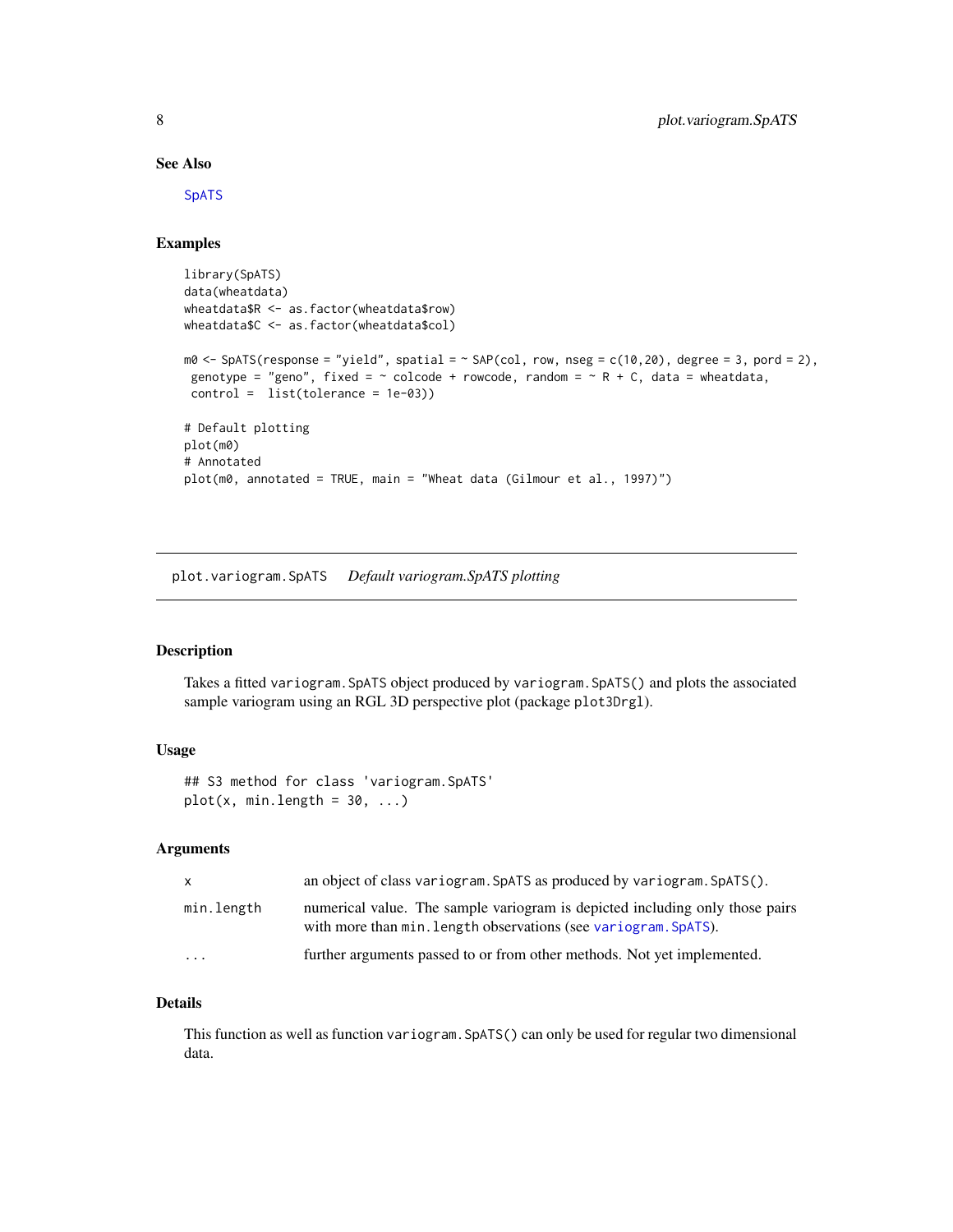#### <span id="page-8-0"></span>predict.SpATS 9

#### References

Gilmour, A.R., Cullis, B.R., and Verbyla, A.P. (1997). Accounting for Natural and Extraneous Variation in the Analysis of Field Experiments. Journal of Agricultural, Biological, and Environmental Statistics, 2, 269 - 293.

Stefanova, K.T., Smith, A.B., and Cullis, B.R. (2009). Enhanced Diagnostics for the Spatial Analysis of Field Trials. Journal of Agricultural, Biological, and Environmental Statistics, 14, 392 - 410.

#### See Also

[SpATS](#page-15-1), [variogram.SpATS](#page-21-1)

#### Examples

```
library(SpATS)
data(wheatdata)
wheatdata$R <- as.factor(wheatdata$row)
wheatdata$C <- as.factor(wheatdata$col)
m0 \leq - SpATS(response = "yield", spatial = \sim SAP(col, row, nseg = c(10,20), degree = 3, pord = 2),
genotype = "geno", fixed = \sim colcode + rowcode, random = \sim R + C, data = wheatdata,
control = list(tolerance = 1e-03))
# Compute the variogram
var.m0 <- variogram(m0)
# Plot the variogram
plot(var.m0)
```
<span id="page-8-1"></span>predict.SpATS *Predictions from an* SpATS *object*

#### Description

Takes a fitted SpATS object produced by SpATS() and produces predictions.

#### Usage

```
## S3 method for class 'SpATS'
predict(object, newdata = NULL, which = NULL,
predFixed = c("conditional", "marginal"), return.vcov.matrix = FALSE, ...)
```
#### Arguments

| object  | an object of class SpATS as produced by SpATS().                               |
|---------|--------------------------------------------------------------------------------|
| newdata | an optional data frame to be used for obtaining the predictions.               |
| which   | an optional character string with the variables that define the margins of the |
|         | multiway table to be predicted (see Details).                                  |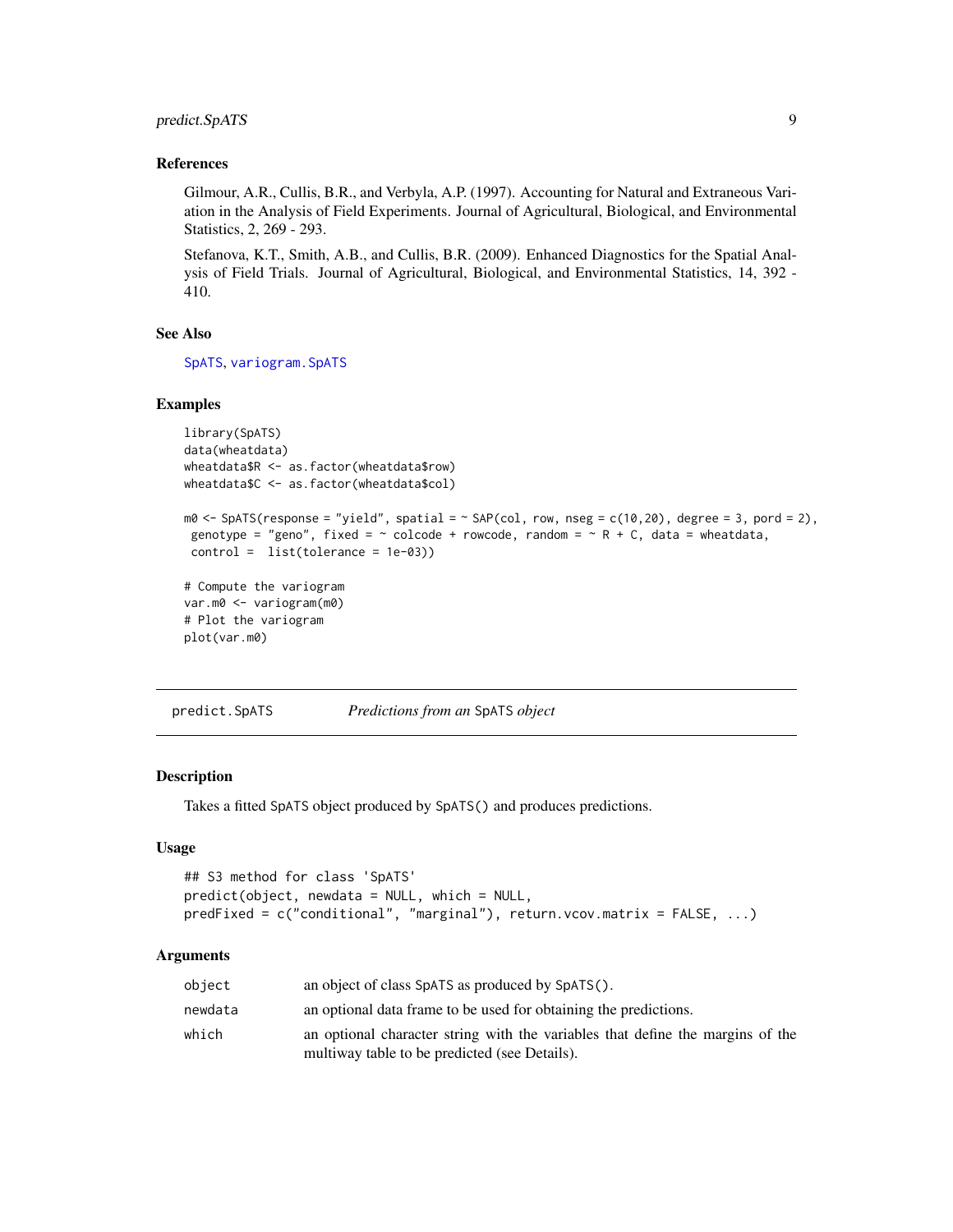<span id="page-9-0"></span>

| predFixed          | a character string indicating how predictions for fixed factor are computed. Ei-  |
|--------------------|-----------------------------------------------------------------------------------|
|                    | ther "conditional" or "marginal" (see Details).                                   |
| return.vcov.matrix |                                                                                   |
|                    | logical. If TRUE, the variance-covariance matrix for the predictions is returned. |
| $\ddotsc$          | further arguments passed to or from other methods. Not yet implemented.           |

#### Details

This function allows to produce predictions, either specifying: (1) the data frame on which to obtain the predictions (argument newdata), or (2) those variables that define the margins of the multiway table to be predicted (argument which). In the first case, all fixed components (including genotype when fixed) and the spatial coordinates must be present in the data frame. As for the random effects is concerned, they are excluded from the predictions when the value is missing in the data frame. In the second case, predictions are obtained for each combination of values of the specified variables that is present in the data set used to fit the model. For those variables not specified in the argument which, the following rules have been considered: (a) random factors and the spatial trend are ignored in the predictions, (b) for fixed numeric variables, the mean value is considered; and (c) for fixed factors, there are two possibilities according to argument 'predFixed':  $(c1)$  if predFixed = 'conditional', the reference level is used; and (c2) predFixed = 'marginal', predictions are obtained averaging over all levels of the fixed factor.

#### Value

The data frame used for obtaining the predictions, jointly with the predicted values and the corresponding standard errors. The label "Excluded" has been used to indicate those cases where a covariate has been excluded or ignored for the prediction (as for instance the random effect).

#### References

Welham, S., Cullis, B., Gogel, B., Gilmour, A., and Thompson, R. (2004). Prediction in linear mixed models. Australian and New Zealand Journal of Statistics, 46, 325 - 347.

#### See Also

[SpATS](#page-15-1), [obtain.spatialtrend](#page-4-1)

#### Examples

```
library(SpATS)
data(wheatdata)
wheatdata$R <- as.factor(wheatdata$row)
wheatdata$C <- as.factor(wheatdata$col)
m0 \leq SpATS(response = "yield", spatial = \sim SAP(col, row, nseg = c(10,20)),
 genotype = "geno", fixed = \sim colcode + rowcode, random = \sim R + C,
data = wheatdata, control = list(tolerance = 1e-03))
# Fitted values: prediction on the dataset used for fitting the model
pred1.m0 <- predict(m0, newdata = wheatdata)
pred1.m0[1:5,]
```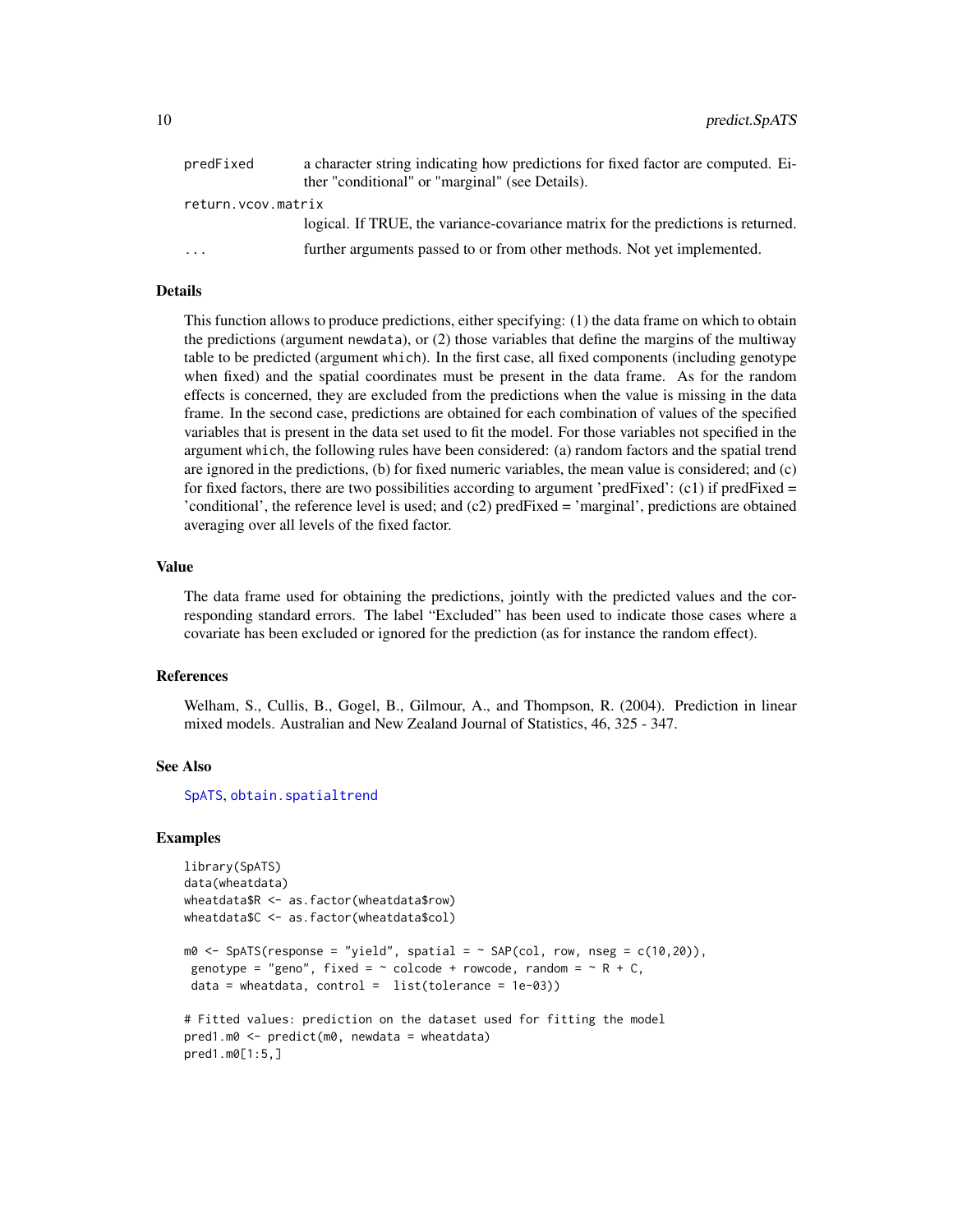```
# Genotype prediction
pred2.m0 <- predict(m0, which = "geno")
pred2.m0[1:5,]
```
print.SpATS *Print method for* SpATS *objects*

#### Description

Default print method for objects fitted with SpATS() function.

#### Usage

## S3 method for class 'SpATS'  $print(x, \ldots)$ 

#### Arguments

|          | an object of class SpATS as produced by SpATS()                         |
|----------|-------------------------------------------------------------------------|
| $\cdots$ | further arguments passed to or from other methods. Not yet implemented. |

#### Details

A short summary is printed including: the variable under study (response), the variable containing the genotypes, the spatial model, and the random and fixed components (when appropriate). Besides this information, the number of observations used to fit the model, as well as of those deleted due to missingness or zero weights are reported. Finally, the effective degrees of freedom (effective dimension) of the fitted model and the (REML) deviance is also printed.

#### See Also

[SpATS](#page-15-1), [summary.SpATS](#page-19-1)

#### Examples

```
library(SpATS)
data(wheatdata)
wheatdata$R <- as.factor(wheatdata$row)
wheatdata$C <- as.factor(wheatdata$col)
m0 \leq - SpATS(response = "yield", spatial = \sim SAP(col, row, nseg = c(10,20), degree = 3, pord = 2),
genotype = "geno", fixed = \sim colcode + rowcode, random = \sim R + C, data = wheatdata,
control = list(tolerance = 1e-03))
```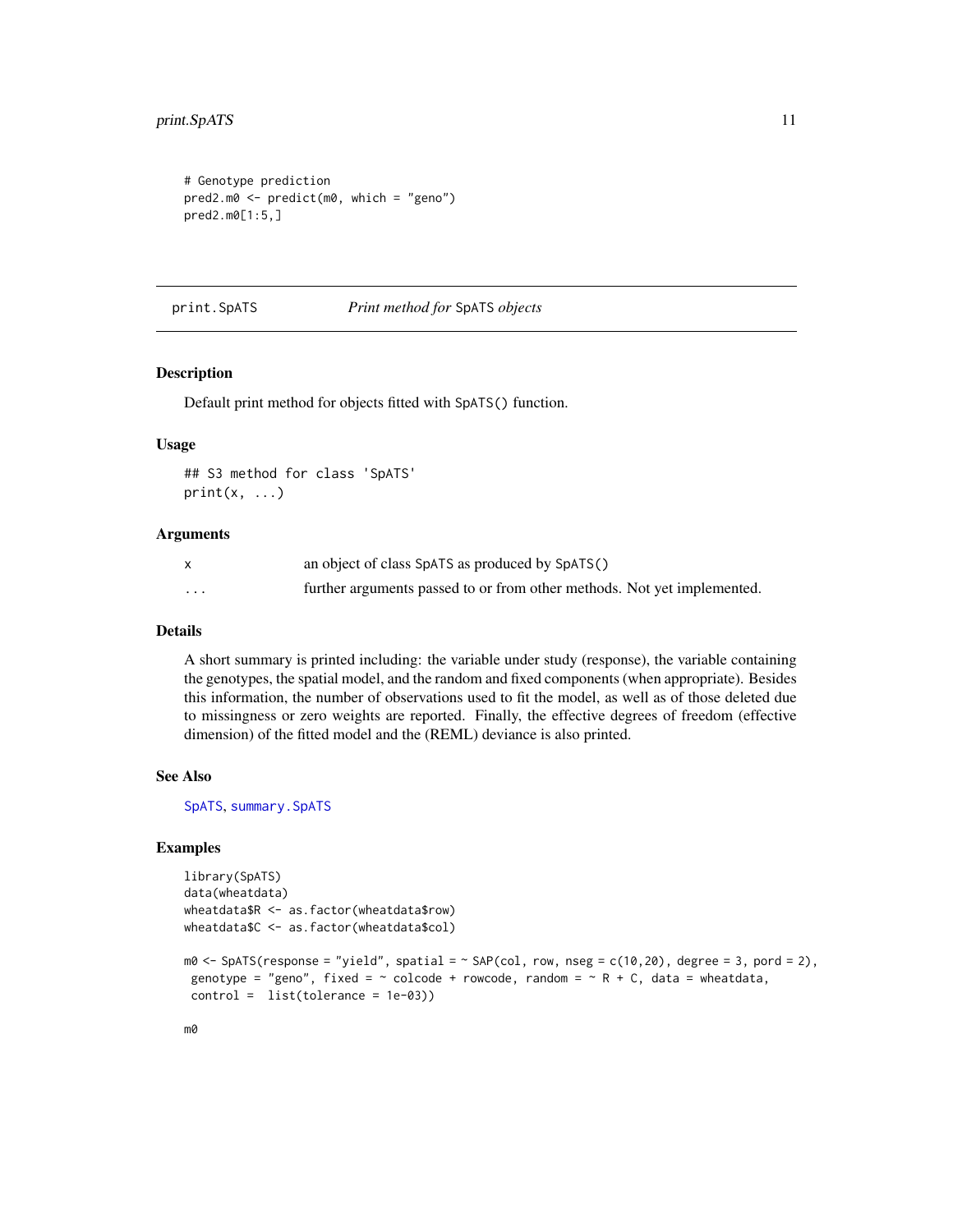<span id="page-11-1"></span><span id="page-11-0"></span>PSANOVA *Define a two-dimensional penalised tensor-product of marginal B-Spline basis functions based on the P-spline ANOVA (PSANOVA) approach.*

#### Description

Auxiliary function used for modelling the spatial or environmental effect as a two-dimensional penalised tensor-product of marginal B-spline basis functions with anisotropic penalties on the basis of the PSANOVA approach by Lee et al. (2013).

#### Usage

```
PSANOVA(..., nseg = c(10,10), pord = c(2,2), degree = c(3,3), nest.div = c(1,1),
center = FALSE)
```
#### Arguments

| .        | a list of the covariates that this smooth component is a function of. Currently,<br>only two-dimensional tensor-product smoothers are implemented: the first co-<br>variate is assumed to define the x-spatial coordinate (e.g., column position) of<br>each plot in the field, and the second argument the y-spatial coordinate (i.e., the<br>row position). Both covariates should be numerical.               |
|----------|------------------------------------------------------------------------------------------------------------------------------------------------------------------------------------------------------------------------------------------------------------------------------------------------------------------------------------------------------------------------------------------------------------------|
| nseg     | numerical vector of length 2 containing the number of segments for each marginal<br>(strictly nseg - 1 is the number of internal knots in the domain of the covariate).<br>Atomic values are also valid, being recycled. Default set to 10.                                                                                                                                                                      |
| pord     | numerical vector of length 2 containing the penalty order for each marginal.<br>Atomic values are also valid, being recycled. Default set to 2 (second order).<br>Currently, only second order penalties are allowed.                                                                                                                                                                                            |
| degree   | numerical vector of length 2 containing the order of the polynomial of the B-<br>spline basis for each marginal. Atomic values are also valid, being recycled.<br>Default set to 3 (cubic B-splines).                                                                                                                                                                                                            |
| nest.div | numerical vector of length 2 containing the divisor of the number of segments<br>(nseg) to be used for the construction of the nested B-spline basis for the smooth-<br>by-smooth interaction component. In this case, the nested B-spline basis will<br>be constructed assuming a total of nseg/nest.div segments. Default set to 1,<br>which implies that nested basis are not used. See SAP for more details. |
| center   | logical. If TRUE, the fitted spatial trend (2D surface) will be centered at zero<br>for the observed data (i.e., the average of the fitted spatial trend will be zero at<br>the observed data). By default FALSE (for compatibility with versions of the<br>package previous to 1.0-13.                                                                                                                          |

#### Details

The approach implemented here represents an alternative method to the [SAP](#page-12-1) function. In this case, the smooth bivariate surface (or spatial trend) is decomposed in five different components each of them depending on a single smoothing parameter (see Lee et al., 2013).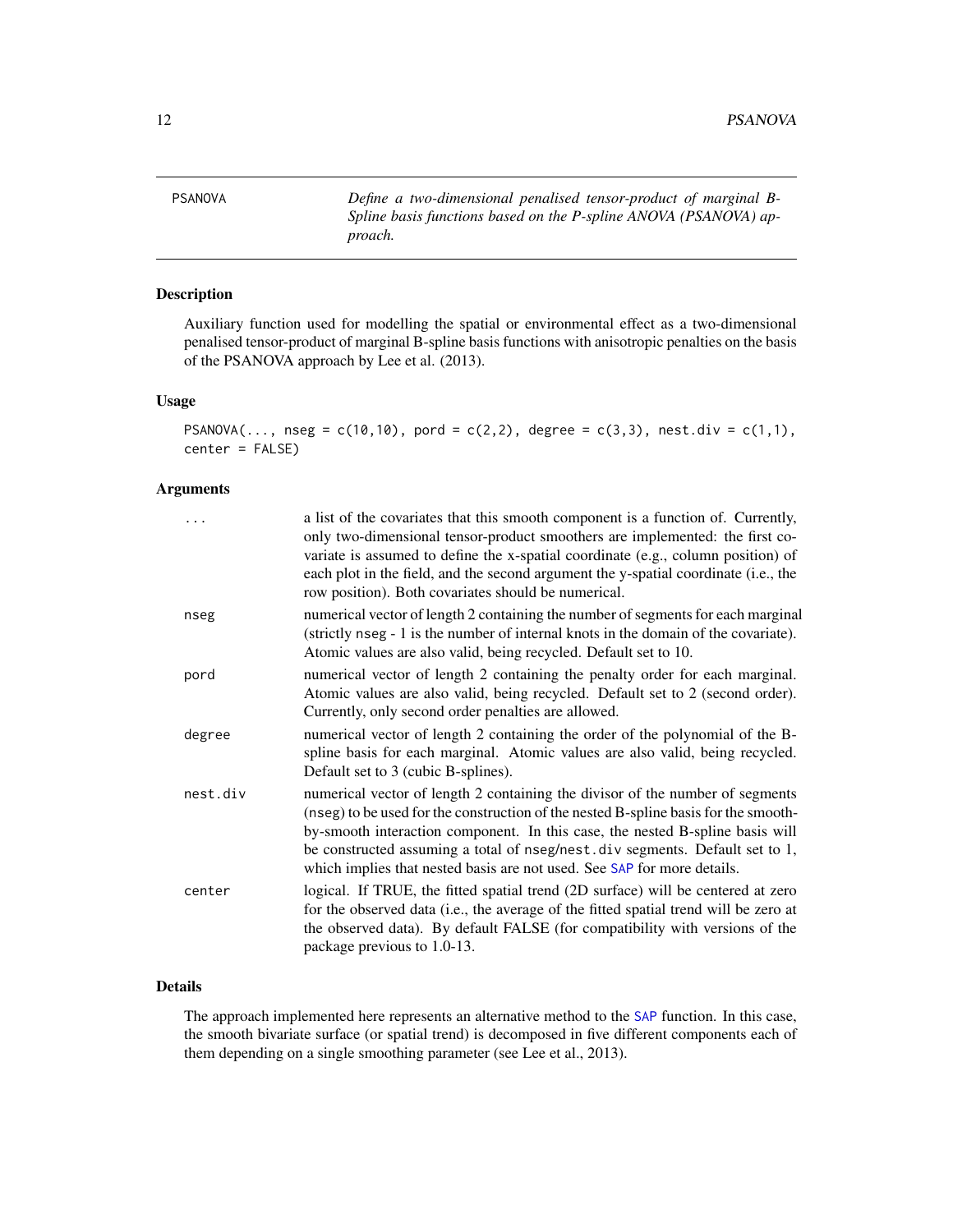#### References

Gilmour, A.R., Cullis, B.R., and Verbyla, A.P. (1997). Accounting for Natural and Extraneous Variation in the Analysis of Field Experiments. Journal of Agricultural, Biological, and Environmental Statistics, 2, 269 - 293.

Lee, D.-J., Durban, M., and Eilers, P.H.C. (2013). Efficient two-dimensional smoothing with Pspline ANOVA mixed models and nested bases. Computational Statistics and Data Analysis, 61, 22 - 37.

#### See Also

[SpATS](#page-15-1), [SAP](#page-12-1)

#### Examples

```
library(SpATS)
data(wheatdata)
wheatdata$R <- as.factor(wheatdata$row)
wheatdata$C <- as.factor(wheatdata$col)
```

```
# Without nested basis
m\theta \leq - SpATS(response = "yield", spatial = \sim PSANOVA(col, row, nseg = c(10,20)),
genotype = "geno", fixed = \sim colcode + rowcode, random = \sim R + C, data = wheatdata,
control = list(tolerance = 1e-03))
```
summary(m0)

```
# With nested basis
m1 < - SpATS(response = "yield", spatial = \sim PSANOVA(col, row, nseg = c(10,20), nest.div = 2),
genotype = "geno", fixed = \sim colcode + rowcode, random = \sim R + C, data = wheatdata,
control = list(tolerance = 1e-03))
```
summary(m1)

<span id="page-12-1"></span>SAP *Define a two-dimensional penalised tensor-product of marginal B-Spline basis functions.*

#### **Description**

Auxiliary function used for modelling the spatial or environmental effect as a two-dimensional penalised tensor-product of marginal B-spline basis functions with anisotropic penalties. The approach implemented here corresponds to the Separation of Anisotropic Penalties (SAP) algorithm introduced by Rodriguez-Alvarez et al. (2015).

#### Usage

```
SAP(..., nseg = c(10,10), pord = c(2,2), degree = c(3,3), nest.div = c(1,1),ANOVA = FALSE, center = FALSE)
```
<span id="page-12-0"></span> $SAP$  13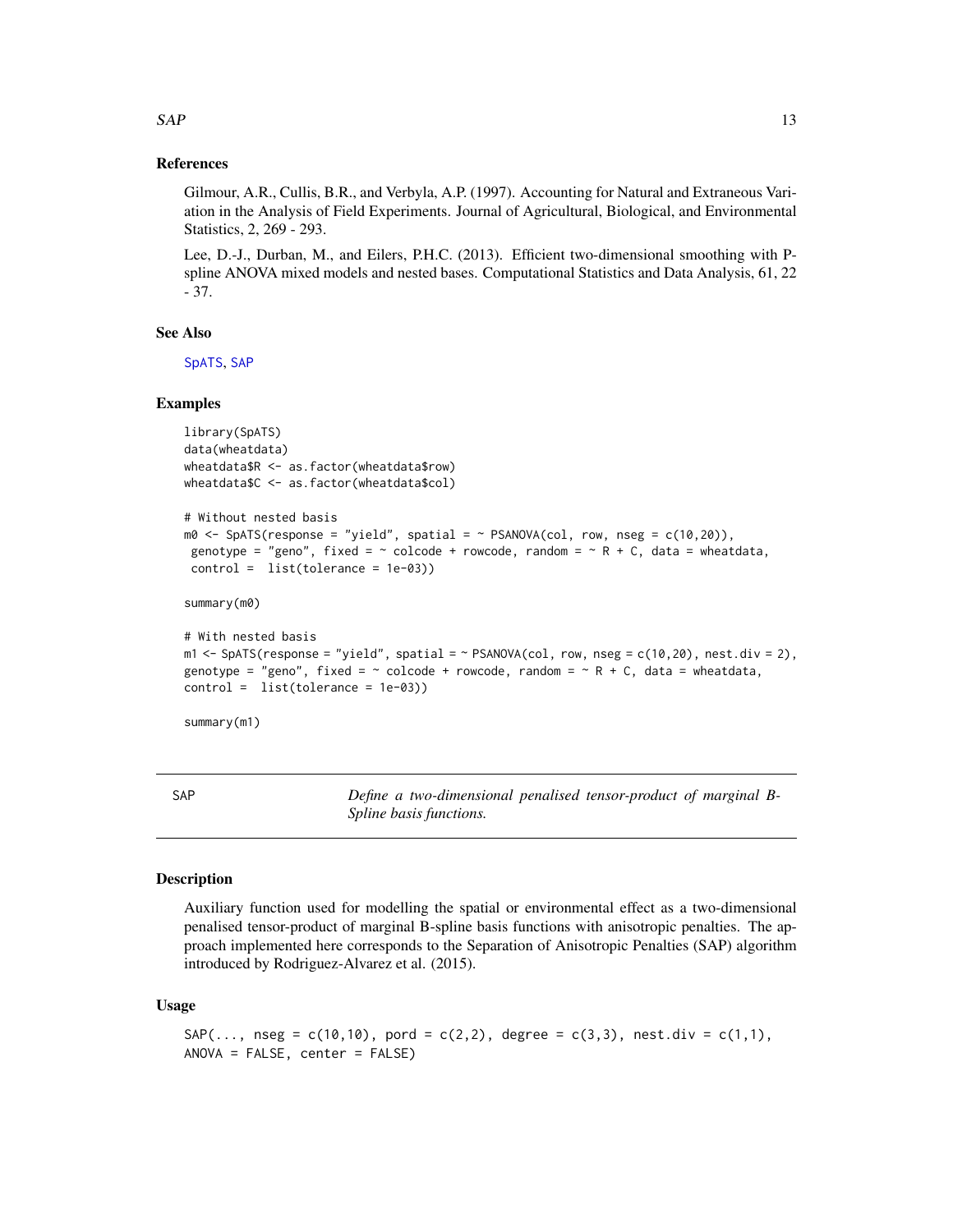|              | a list of the covariates that this smooth component is a function of. Currently,<br>only two-dimensional tensor-product smoothers are implemented: the first co-<br>variate is assumed to define the x-spatial coordinate (e.g., column position) of<br>each plot in the field, and the second argument the y-spatial coordinate (i.e., the<br>row position). Both covariates should be numerical.  |
|--------------|-----------------------------------------------------------------------------------------------------------------------------------------------------------------------------------------------------------------------------------------------------------------------------------------------------------------------------------------------------------------------------------------------------|
| nseg         | numerical vector of length 2 containing the number of segments for each marginal<br>(strictly nseg - 1 is the number of internal knots in the domain of the covariate).<br>Atomic values are also valid, being recycled. Default set to 10.                                                                                                                                                         |
| pord         | numerical vector of length 2 containing the penalty order for each marginal.<br>Atomic values are also valid, being recycled. Default set to 2 (second order).                                                                                                                                                                                                                                      |
| degree       | numerical vector of length 2 containing the order of the polynomial of the B-<br>spline basis for each marginal. Atomic values are also valid, being recycled.<br>Default set to 3 (cubic B-splines).                                                                                                                                                                                               |
| nest.div     | numerical vector of length 2 containing the divisor of the number of segments<br>(nseg) to be used for the construction of the nested B-spline basis for the smooth-<br>by-smooth interaction component. In this case, the nested B-spline basis will<br>be constructed assuming a total of nseg/nest.div segments. Default set to 1,<br>which implies that nested basis are not used. See details. |
| <b>ANOVA</b> | logical. If TRUE, four different smoothing parameters are considered: two for<br>the main effects and two for the smooth interaction. See details.                                                                                                                                                                                                                                                  |
| center       | logical. If TRUE, the fitted spatial trend (2D surface) will be centered at zero<br>for the observed data (i.e., the average of the fitted spatial trend will be zero at<br>the observed data). By default FALSE (for compatibility with versions of the<br>package previous to 1.0-13.                                                                                                             |

#### Details

Within the P-spline framework, anisotropic low-rank tensor-product smoothers have become the general approach for modelling multidimensional surfaces (Eilers and Marx 2003; Wood 2006). In this package, we propose to model the spatial or environmental effect by means of the tensorproduct of B-splines basis functions. In other words, we propose to model the spatial trend as a smooth bivariate surface jointly defined over the the spatial coordinates. Accordingly, the current function has been designed to allow the user to specify the spatial coordinates that the spatial trend is a function of. There is no restriction about how the spatial coordinates shall be specified: these can be the longitude and latitude of the position of the plot on the field or the column and row numbers. The only restriction is that the variables defining the spatial coordinates should be numeric (in contrast to factors).

As far as estimation is concerned, we have used in this package the equivalence between P-splines and linear mixed models (Currie and Durban, 2002). Under this approach, the smoothing parameters are expressed as the ratio between variance components. Moreover, the smooth components are decomposed in two parts: one which is not penalised (and treated as fixed) and one with is penalised (and treated as random). For the two-dimensional case, the mixed model representation leads also to a very interesting decomposition of the penalised part of the bivariate surface in three different components (Lee and Durban, 2011): (a) a component that contains the smooth main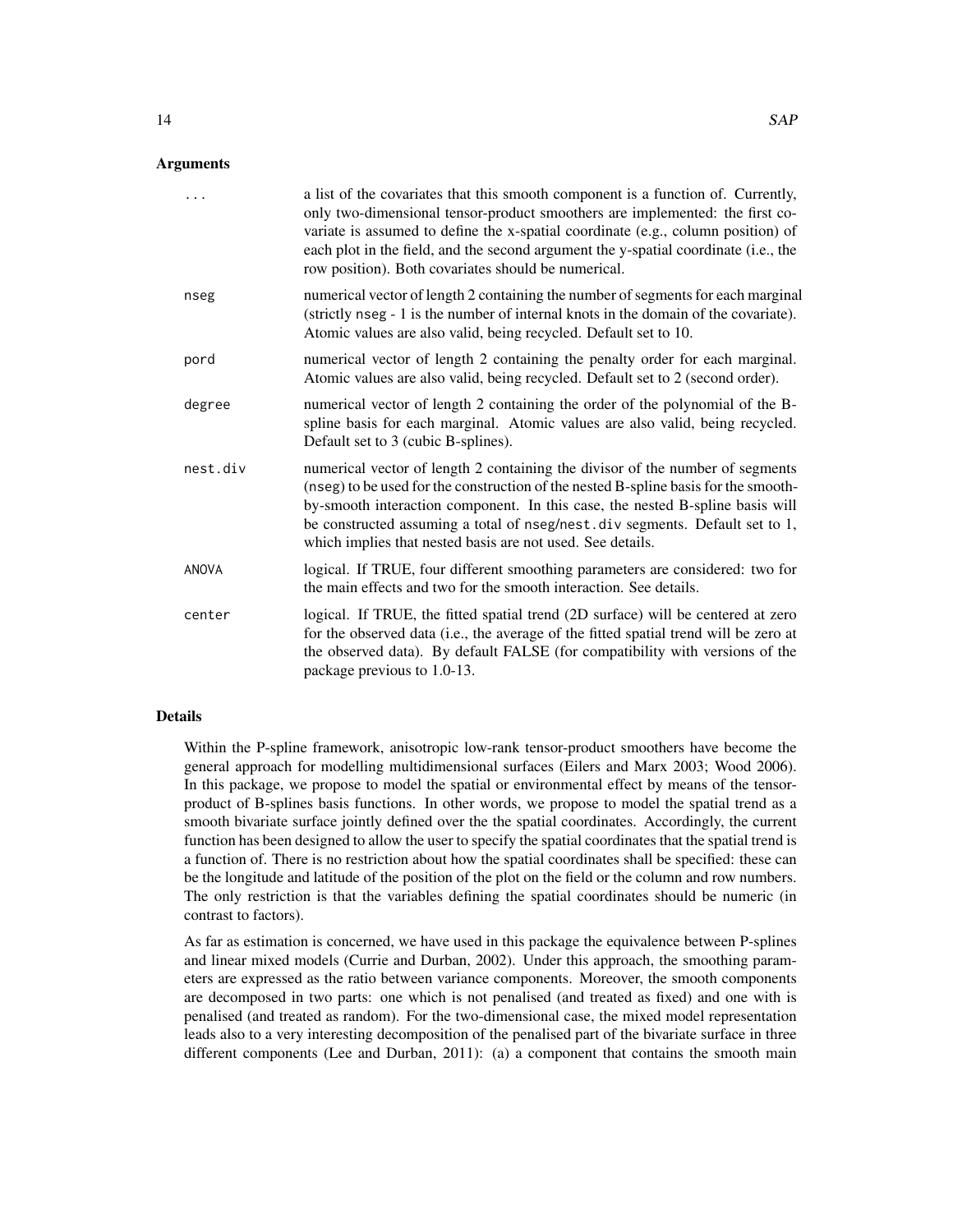effect (smooth trend) along one of the covariates that the surface is a function of (as, e.g, the xspatial coordinate or column position of the plot in the field), (b) a component that contains the smooth main effect (smooth trend) along the other covariate (i.e., the y-spatial coordinate or row position); and (c) a smooth interaction component (sum of the linear-by-smooth interaction components and the smooth-by-smooth interaction component). The default implementation used in this function (ANOVA = FALSE) assumes two different smoothing parameters, i.e., one for each covariate in the smooth component. Accordingly, the same smoothing parameters are used for both, the main effects and the smooth interaction. However, this approach can be extended to deal with the ANOVA-type decomposition presented in Lee and Durban (2011). In their approach, four different smoothing parameters are considered for the smooth surface, that are in concordance with the aforementioned decomposition: (a) two smoothing parameter, one for each of the main effects; and (b) two smoothing parameter for the smooth interaction component. Here, this decomposition can be obtained by specifying the argument ANOVA = TRUE.

It should be noted that, the computational burden associated with the estimation of the two-dimensional tensor-product smoother might be prohibitive if the dimension of the marginal bases is large. In these cases, Lee et al. (2013) propose to reduce the computational cost by using nested bases. The idea is to reduce the dimension of the marginal bases (and therefore the associated number of parameters to be estimated), but only for the smooth-by-smooth interaction component. As pointed out by the authors, this simplification can be justified by the fact that the main effects would in fact explain most of the structure (or spatial trend) presented in the data, and so a less rich representation of the smooth-by-smooth interaction component could be needed. In order to ensure that the reduced bivariate surface is in fact nested to the model including only the main effects, Lee et al. (2013) show that the number of segments used for the nested basis should be a divisor of the number of segments used in the original basis (nseg argument). In the present function, the divisor of the number of segments is specified through the argument nest.div. For a more detailed review on this topic, see Lee (2010) and Lee et al. (2013).

#### References

Currie, I., and Durban, M. (2002). Flexible smoothing with P-splines: a unified approach. Statistical Modelling, 4, 333 - 349.

Eilers, P.H.C., and Marx, B.D. (2003). Multivariate calibration with temperature interaction using two-dimensional penalised signal regression. Chemometrics and Intelligent Laboratory Systems, 66, 159 - 174.

Gilmour, A.R., Cullis, B.R., and Verbyla, A.P. (1997). Accounting for Natural and Extraneous Variation in the Analysis of Field Experiments. Journal of Agricultural, Biological, and Environmental Statistics, 2, 269 - 293.

Lee, D.-J., 2010. Smothing mixed model for spatial and spatio-temporal data. Ph.D. Thesis, Department of Statistics, Universidad Carlos III de Madrid, Spain.

Lee, D.-J., and Durban, M. (2011). P-spline ANOVA-type interaction models for spatio-temporal smoothing. Statistical Modelling 11, 49 - 69.

Lee, D.-J., Durban, M., and Eilers, P.H.C. (2013). Efficient two-dimensional smoothing with Pspline ANOVA mixed models and nested bases. Computational Statistics and Data Analysis, 61, 22 - 37.

Rodriguez-Alvarez, M.X., Lee, D.-J., Kneib, T., Durban, M., and Eilers, P.H.C. (2015). Fast smoothing parameter separation in multidimensional generalized P-splines: the SAP algorithm. Statistics and Computing, 25, 941 - 957.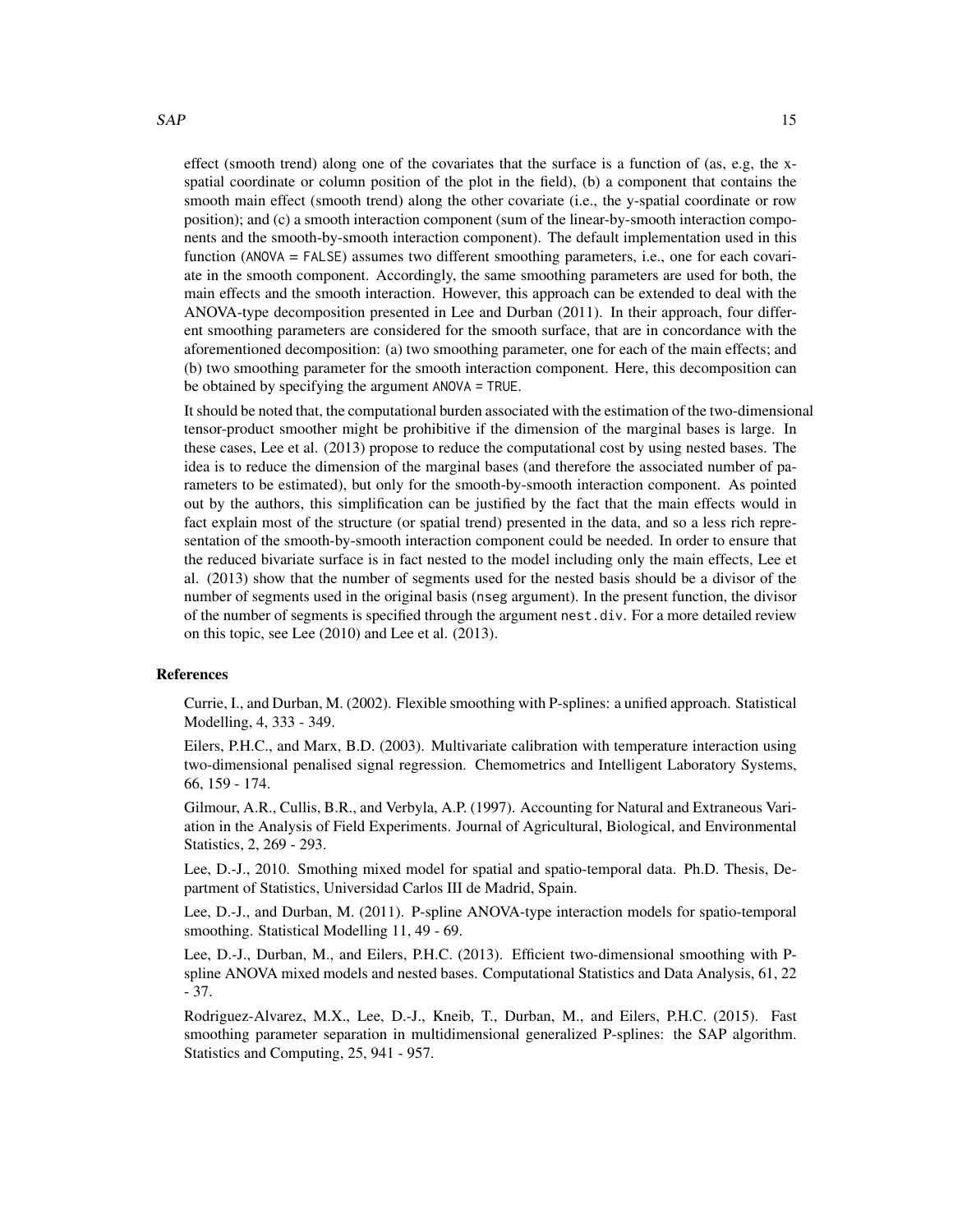<span id="page-15-0"></span>Wood, S.N. (2006). Low-rank scale-invariant tensor product smooths for generalized additive models. Journal of the Royal Statistical Society: Series B, 70, 495 - 518.

#### See Also

[SpATS](#page-15-1), [PSANOVA](#page-11-1)

#### Examples

```
library(SpATS)
data(wheatdata)
wheatdata$R <- as.factor(wheatdata$row)
wheatdata$C <- as.factor(wheatdata$col)
# Original anisotropic approach: two smoothing parameters
m0 \leq SpATS(response = "yield", spatial = \sim SAP(col, row, nseg = c(10,20)),
genotype = "geno", fixed = \sim colcode + rowcode, random = \sim R + C,
data = wheatdata, control = list(tolerance = 1e-03))summary(m0)
# ANOVA decomposition: four smoothing parameters
## Not run:
m1 \leq SpATS(response = "yield", spatial = \sim SAP(col, row, nseg = c(10,20), ANOVA = TRUE),
genotype = "geno", fixed = \sim colcode + rowcode, random = \sim R + C, data = wheatdata,
control = list(tolerance = 1e-03))
summary(m1)
## End(Not run)
```
<span id="page-15-1"></span>SpATS *Spatial analysis of field trials with splines*

#### Description

Function specifically designed for the analysis of field trials experiments with the spatial trend being modelled by means of two-dimensional P-splines.

#### Usage

```
SpATS(response, genotype, geno.decomp = NULL, genotype.as.random = FALSE, spatial,
fixed = NULL, random = NULL, data, family = gaussian(), offset = 0, weights = NULL,
control = controlSpATS())
```
#### Arguments

| response | a character string with the name of the variable that contains the response vari-<br>able of interest.                                          |
|----------|-------------------------------------------------------------------------------------------------------------------------------------------------|
| genotype | a character string with the name of the variable that contains the genotypes or<br>varieties. This variable must be a factor on the data frame. |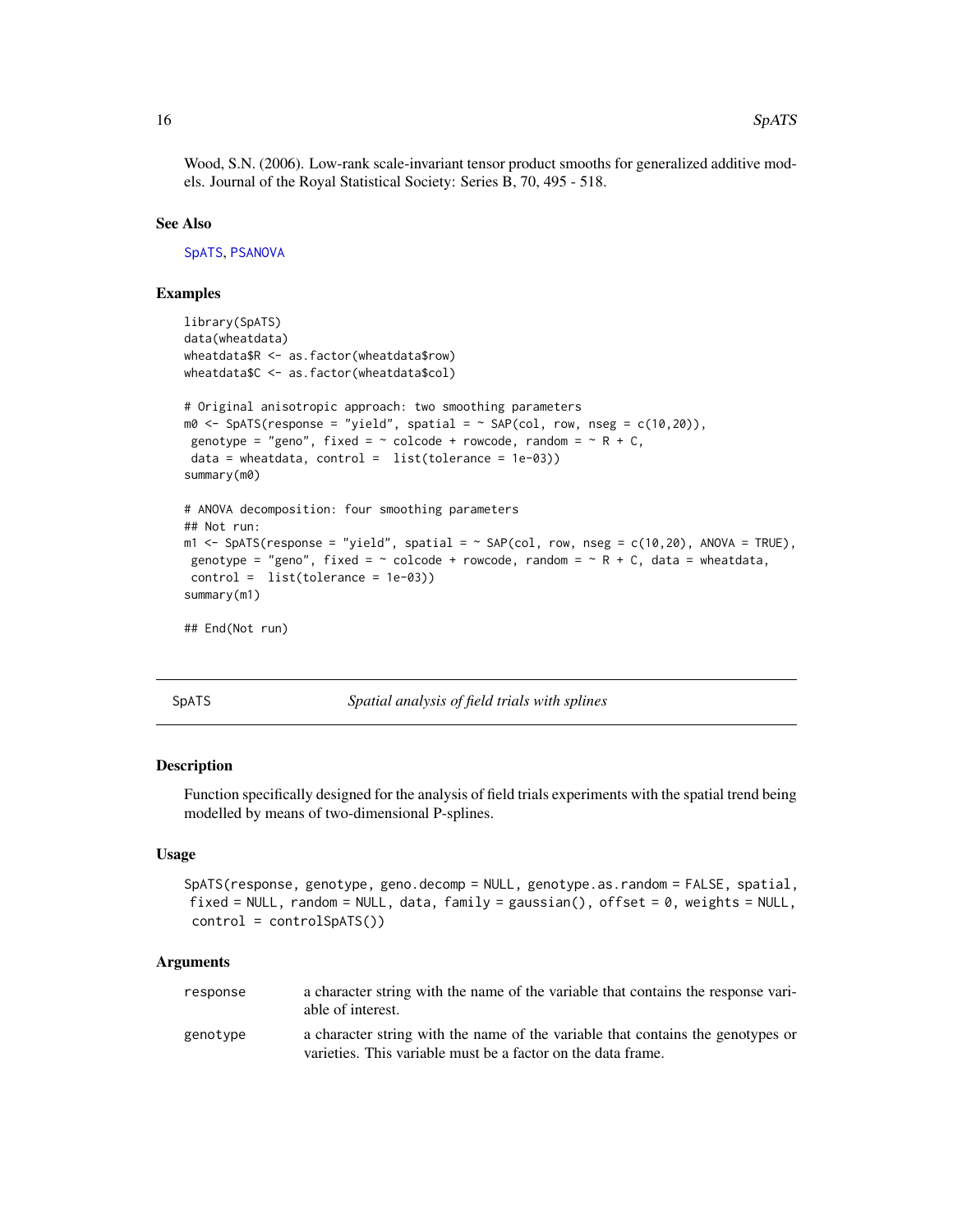#### <span id="page-16-0"></span> $SpATS$  17

| geno.decomp        | an optional character string with the name of a factor variable according which<br>genotypes are grouped, with different genetic variance being assumed for each<br>group. Only applies when genotype is random |
|--------------------|-----------------------------------------------------------------------------------------------------------------------------------------------------------------------------------------------------------------|
| genotype.as.random |                                                                                                                                                                                                                 |
|                    | logical. If TRUE, the genotype is included as random effect in the model. The<br>default is FALSE.                                                                                                              |
| spatial            | a right hand formula object specifying the spatial P-Spline model. See SAP and<br>PSANOVA for more details about how to specify the spatial trend.                                                              |
| fixed              | an optional right hand formula object specifying the fixed effects.                                                                                                                                             |
| random             | an optional right hand formula object specifying the random effects. Currently,<br>only sets of independent and identically distributed random effects can be incor-<br>porated.                                |
| data               | data frame containing all needed variables                                                                                                                                                                      |
| family             | object of class family specifying the distribution and link function.                                                                                                                                           |
| offset             | an optional numerical vector containing an a priori known component to be<br>included in the linear predictor during fitting.                                                                                   |
| weights            | an optional numerical vector of weights to be used in the fitting process. By<br>default, the weights are considered to be one.                                                                                 |
| control            | a list of control values to replace the default values returned by the function<br>controlSpATS.                                                                                                                |

#### Details

This function fits a (generalised) linear mixed model, with the variance components being estimated by the restricted log-likelihood (REML). The estimation procedure is an extension of the SAP (Separation of anisotropic penalties) algorithm by Rodriguez - Alvarez et al. (2015). In this package, besides the spatial trend, modelled as a two-dimensional P-spline, the implemented estimation algorithm also allows for the incorporation of both fixed and (sets of i.i.d) random effects on the (generalised) linear mixed model. As far as the implementation of the algorithm is concerned, the sparse structure of the design matrix associated with the genotype has been taken into account. The combination of both the SAP algorithm and this sparse structure makes the algorithm computational efficient, allowing the proposal to be applied for the analysis of large datasets.

#### Value

A list with the following components:

| call      | the matched call.                                                                                          |
|-----------|------------------------------------------------------------------------------------------------------------|
| data      | the original supplied data argument with a new column with the weights used<br>during the fitting process. |
| model     | a list with the model components: response, spatial, genotype, fixed and/or ran-<br>dom.                   |
| fitted    | a numeric vector with the fitted values.                                                                   |
| residuals | a numeric vector with deviance residuals.                                                                  |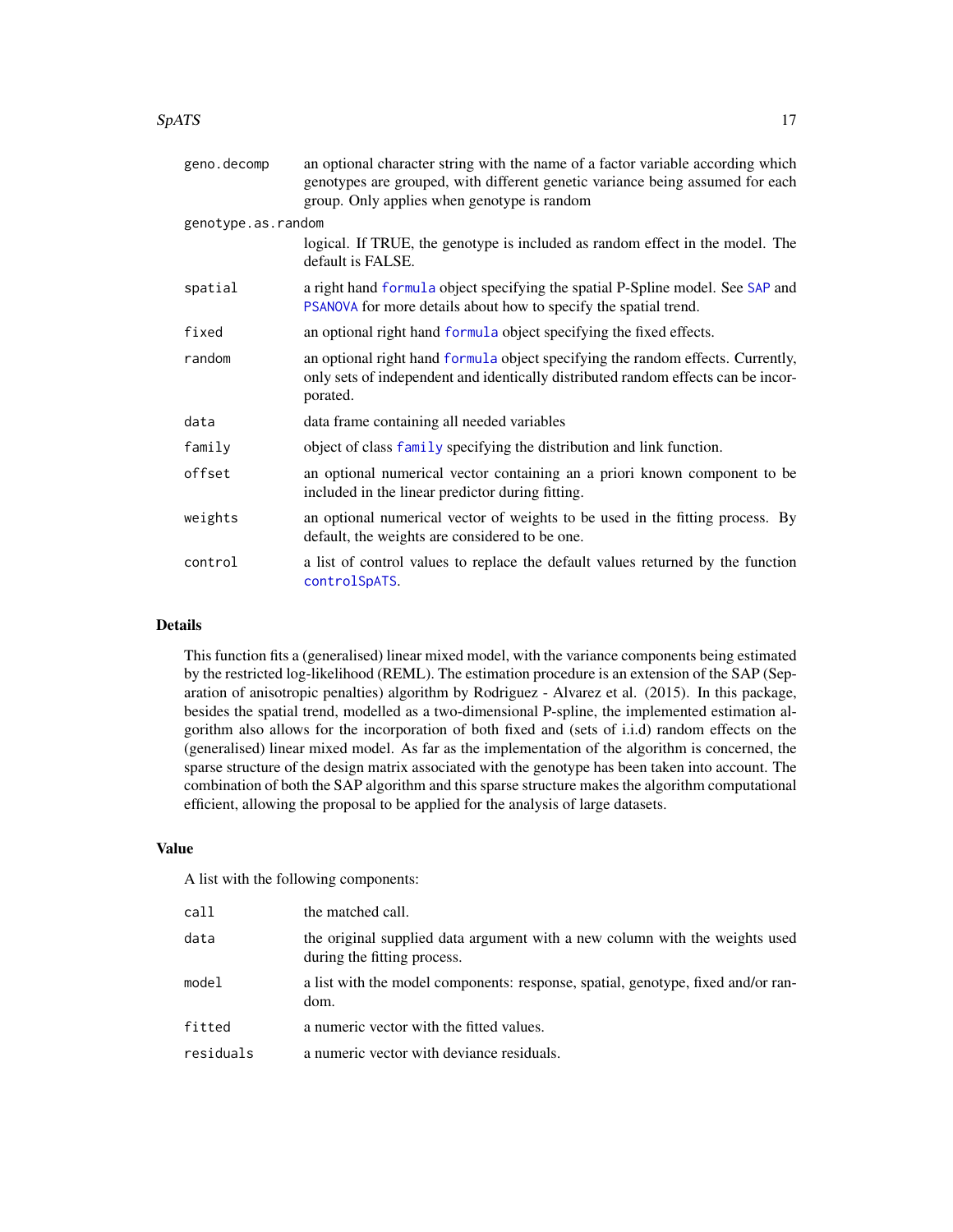| psi         | a two-length vector with the values of the dispersion parameter at convergence.<br>For Gaussian responses both elements coincide, being the (REML) estimate of<br>dispersion parameter. For non-Gaussian responses, the result depends on the ar-<br>gument update.psi of the controlSpATS function. If this argument was spec-<br>ified to FALSE (the default), the first component of the vector corresponds to the<br>default value used for the dispersion parameter (usually 1). The second element,<br>correspond to the (REML) estimate of the dispersion parameter at convergence.<br>If the argument update.psi was specified to TRUE, both components coincide<br>(as in the Gaussian case). |
|-------------|--------------------------------------------------------------------------------------------------------------------------------------------------------------------------------------------------------------------------------------------------------------------------------------------------------------------------------------------------------------------------------------------------------------------------------------------------------------------------------------------------------------------------------------------------------------------------------------------------------------------------------------------------------------------------------------------------------|
| var.comp    | a numeric vector with the (REML) variance component estimates. These vector<br>contains the variance components associated with the spatial trend, as well as<br>those related with the random model terms.                                                                                                                                                                                                                                                                                                                                                                                                                                                                                            |
| eff.dim     | a numeric vector with the estimated effective dimension (or effective degrees of<br>freedom) for each model component (genotype, spatial, fixed and/or random)                                                                                                                                                                                                                                                                                                                                                                                                                                                                                                                                         |
| dim         | a numeric vector with the (model) dimension of each model component (geno-<br>type, spatial, fixed and/or random). This value corresponds to the number of<br>parameters to be estimated                                                                                                                                                                                                                                                                                                                                                                                                                                                                                                               |
| dim.nom     | a numeric vector with the (nominal) dimension of each component (genotype,<br>spatial, fixed and/or random). For the random terms of the model, this value<br>corresponds to upper bound for the effective dimension (i.e., the maximum<br>effective dimension a random term can achive). This nominal dimension is<br>$rank[X, Z_k] - rank[X]$ , where $Z_k$ is the design matrix of the k-th random<br>factor and $X$ is the design matrix of the fixed part of the model. In most cases<br>(but not always), the nominal dimension corresponds to the model dimension<br>minus one, "lost" due to the implicit constraint that ensures the mean of the<br>random effects to be zero.                |
| nobs        | number of observations used to fit the model                                                                                                                                                                                                                                                                                                                                                                                                                                                                                                                                                                                                                                                           |
| niterations | number of iterations EM-algorithm                                                                                                                                                                                                                                                                                                                                                                                                                                                                                                                                                                                                                                                                      |
| deviance    | the (REML) deviance at convergence (i.e., - 2 times the restricted log-likelihood)                                                                                                                                                                                                                                                                                                                                                                                                                                                                                                                                                                                                                     |
| coeff       | a numeric vector with the estimated fixed and random effect coefficients.                                                                                                                                                                                                                                                                                                                                                                                                                                                                                                                                                                                                                              |
| terms       | a list with the model terms: response, spatial, genotype, fixed and/or random.<br>The information provided here is useful for printing and prediction purposes.                                                                                                                                                                                                                                                                                                                                                                                                                                                                                                                                        |
| <b>VCOV</b> | inverse of the coefficient matrix of the mixed models equations. The inverse is<br>needed for the computation of standard errors. For computational issues, the<br>inverse is returned as a list: C11_inv corresponds to the coefficient matrix as-<br>sociated with the genotype; C22_inv corresponds to the coefficient matrix asso-<br>ciated with the spatial, the fixed and the random components; and C12_inv and<br>C21_inv correspond to the "combination" of both.                                                                                                                                                                                                                            |

#### References

Currie, I., and Durban, M. (2002). Flexible smoothing with P-splines: a unified approach. Statistical Modelling, 4, 333 - 349.

Eilers, P.H.C., and Marx, B.D. (2003). Multivariate calibration with temperature interaction using two-dimensional penalised signal regression. Chemometrics and Intelligent Laboratory Systems, 66, 159 - 174.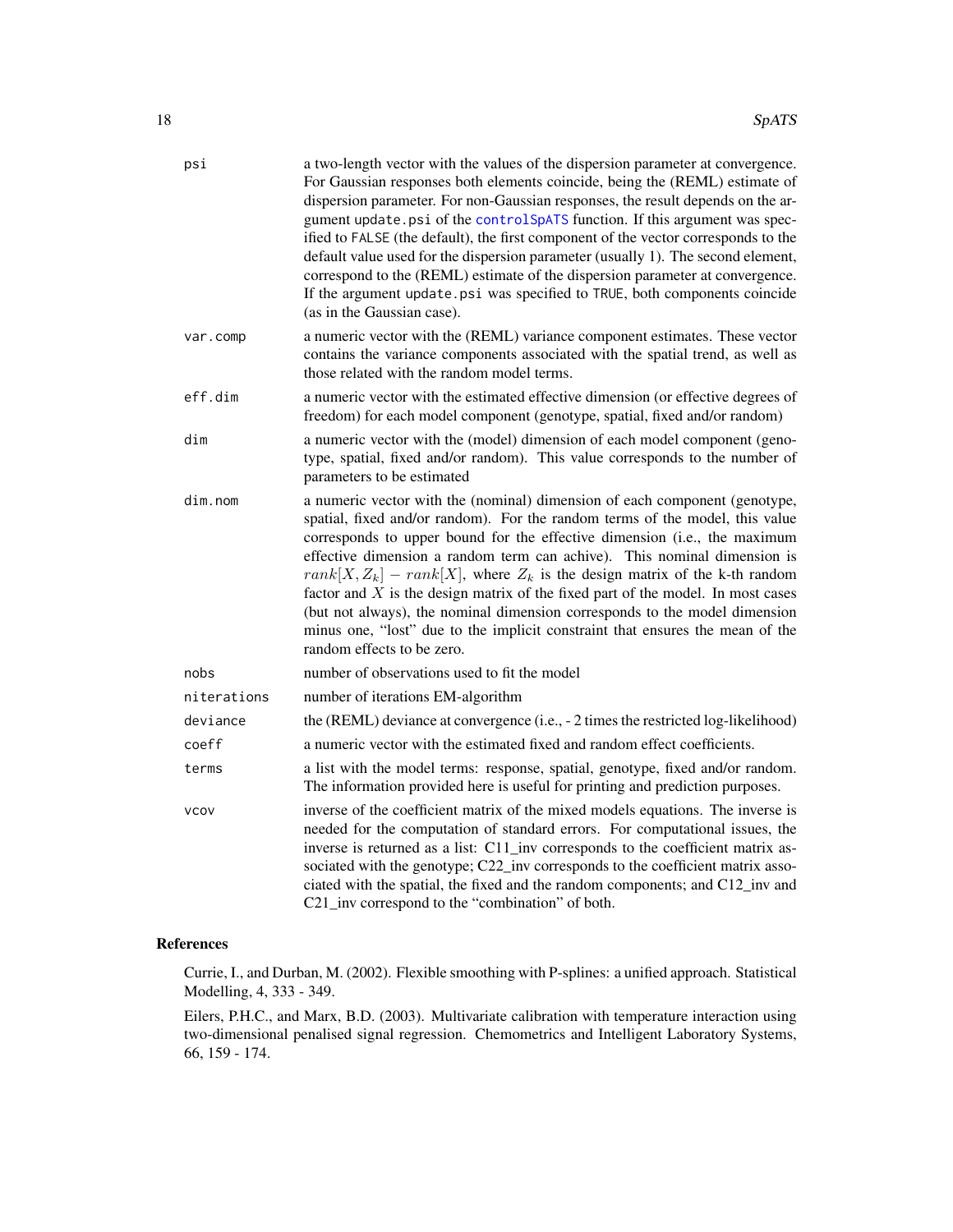#### <span id="page-18-0"></span> $SpATS$  19

Eilers, P.H.C., Marx, B.D., Durban, M. (2015). Twenty years of P-splines. SORT, 39(2), 149 - 186.

Gilmour, A.R., Cullis, B.R., and Verbyla, A.P. (1997). Accounting for Natural and Extraneous Variation in the Analysis of Field Experiments. Journal of Agricultural, Biological, and Environmental Statistics, 2, 269 - 293.

Lee, D.-J., Durban, M., and Eilers, P.H.C. (2013). Efficient two-dimensional smoothing with Pspline ANOVA mixed models and nested bases. Computational Statistics and Data Analysis, 61, 22 - 37.

Rodriguez-Alvarez, M.X, Boer, M.P., van Eeuwijk, F.A., and Eilers, P.H.C. (2018). Correcting for spatial heterogeneity in plant breeding experiments with P-splines. Spatial Statistics, 23, 52 - 71. https://doi.org/10.1016/j.spasta.2017.10.003.

Rodriguez-Alvarez, M.X., Lee, D.-J., Kneib, T., Durban, M., and Eilers, P.H.C. (2015). Fast smoothing parameter separation in multidimensional generalized P-splines: the SAP algorithm. Statistics and Computing, 25, 941 - 957.

#### See Also

[SpATS-package](#page-1-1), [controlSpATS](#page-2-1), [SAP](#page-12-1), [PSANOVA](#page-11-1)

#### Examples

```
library(SpATS)
data(wheatdata)
summary(wheatdata)
# Create factor variable for row and columns
wheatdata$R <- as.factor(wheatdata$row)
wheatdata$C <- as.factor(wheatdata$col)
m0 \leq - SpATS(response = "yield", spatial = \sim SAP(col, row, nseg = c(10,20), degree = 3, pord = 2),
genotype = "geno", fixed = \sim colcode + rowcode, random = \sim R + C, data = wheatdata,
control = list(tolerance = 1e-03))
# Brief summary
m0
# More information: dimensions
summary(m0) # summary(fit.m2, which = "dimensions")
# More information: variances
summary(m0, which = "variances")
# More information: all
summary(m0, which = "all")
# Plot results
plot(m0)
plot(m0, all.in.one = FALSE)
# Variogram
var.m0 <- variogram(m0)
plot(var.m0)
```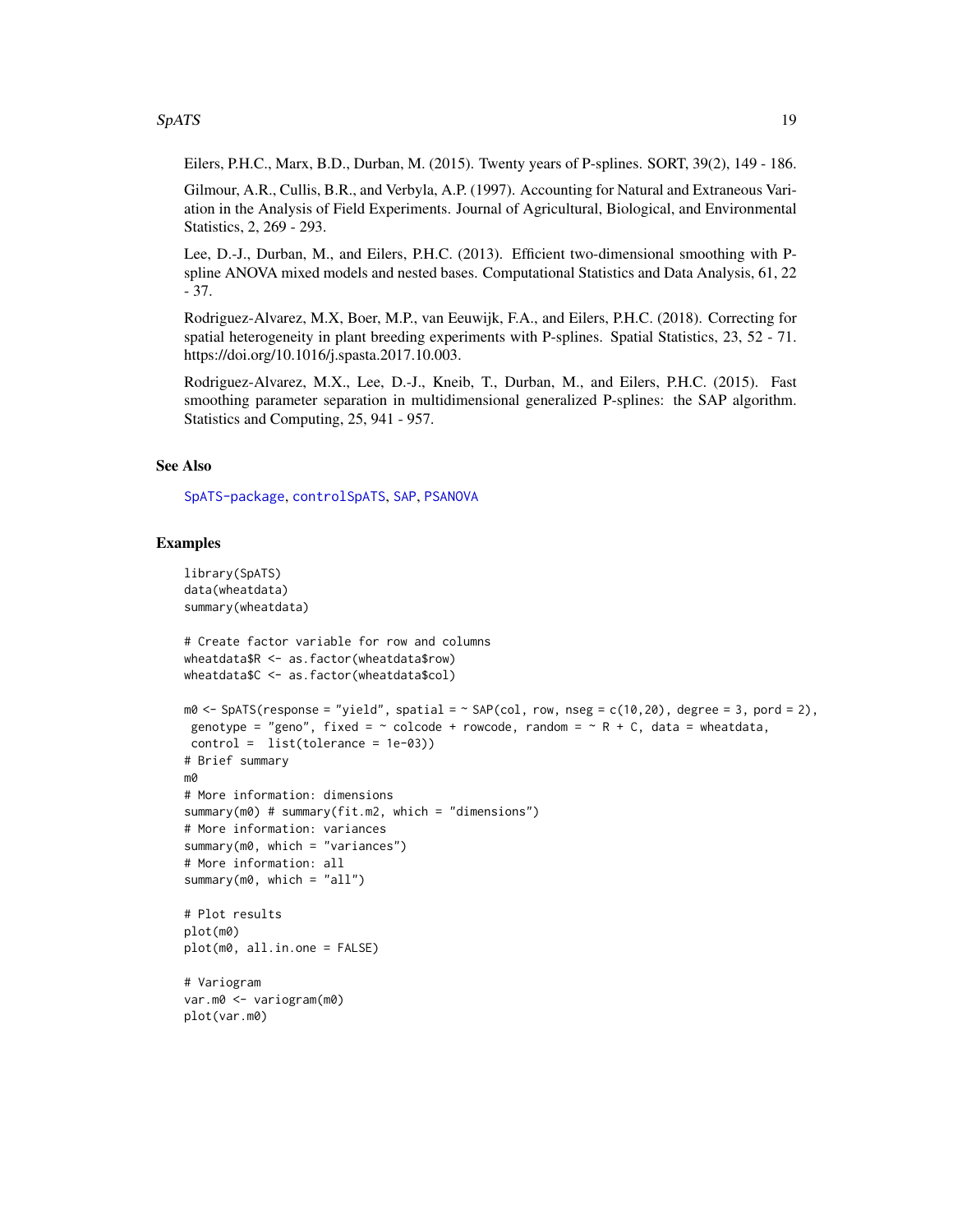<span id="page-19-1"></span><span id="page-19-0"></span>

#### Description

Default summary method for objects fitted with SpATS() function.

#### Usage

```
## S3 method for class 'SpATS'
summary(object, which = c("dimensions", "variances", "all"), ...)
```
#### Arguments

| object   | an object of class SpATS as produced by SpATS()                                                                                                                                                                                                                                                                                                                                                                                                |
|----------|------------------------------------------------------------------------------------------------------------------------------------------------------------------------------------------------------------------------------------------------------------------------------------------------------------------------------------------------------------------------------------------------------------------------------------------------|
| which    | character vector indicating the information to be shown on the screen. "dimen-<br>sions": prints the dimensions associated to each component of the fitted model<br>(see details), "variances": prints the variance components and standard devi-<br>ation (SD), the residual variance, and the ratio between the residual variance<br>and the variance components (in log10 scale); and, "all": both dimensions and<br>variances are printed. |
| $\ddots$ | further arguments passed to or from other methods. Not yet implemented.                                                                                                                                                                                                                                                                                                                                                                        |

#### Details

This function provides relevant information about the fitted model. The dimensions associated to each model term, as well as the variance components (jointly with the standard deviation), can be obtained. Specifically, the following information is shown:

dimensions dimensions associated to each model term (genotype, spatial, fixed and/or random):

• Effective: the effective dimension or effective degrees of freedom. The concept of effective dimension is well known in the smoothing framework. However, its use has been less recognized in the mixed model framework. The effective dimension of a fitted model is defined as the trace of the so-called hat matrix (Hastie and Tibshirani, 1990). For each model term, the effective dimension is then defined as the trace of the block of the hat matrix corresponding to this term. For fixed effects, the effective dimension coincides with the model dimension (see below). For random and smooth terms, however, the effective dimension is usually lower than the model dimension. In these cases, the effective dimension or effective degrees of freedom can be interpreted as the effective number of estimated parameters. It is worth nothing that for the specification of the spatial trend using the [SAP](#page-12-1) function, the effective dimension associated to each spatial coordinates is shown (see Rodriguez-Alvarez et al. (2015) for details), as well as the global effective dimension (the sum of these two values). For the ANOVA-type decomposition using [SAP](#page-12-1), besides the former information, the effective dimension associated to each main effect is also shown. This is in concordance with the number of smoothing parameters (or variance components in the mixed model framework), used to model the spatial trend.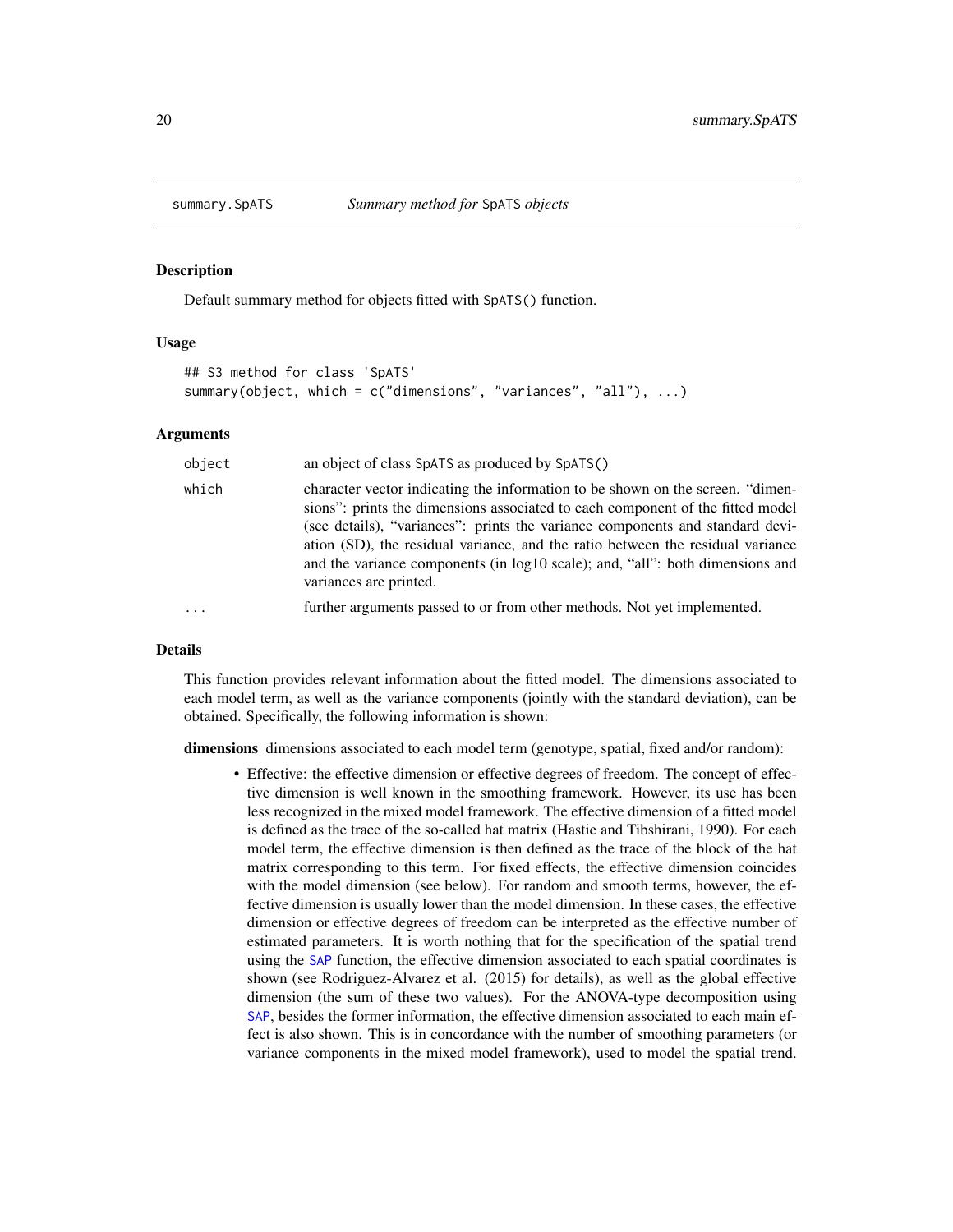<span id="page-20-0"></span>Accordingly, for the spatial trend specified using the function [PSANOVA](#page-11-1), the effective dimension of each of the five components is shown (and no global summary is reported). More information can be found in Rodriguez-Alvarez et al. (2018).

- Model: the model dimension corresponds to the number of parameters to be estimated. For the specification of the spatial trend using the [SpATS](#page-15-1) function, the model and nominal dimensions are only specified for the global term (and for the main effects when using the ANOVA-type decomposition).
- Nominal: for the random terms of the model, the nominal dimension corresponds to upper bound for the effective dimension (i.e., the maximum effective dimension a random term can achive). This nominal dimension is  $rank[X, Z_k] - rank[X]$ , where  $Z_k$  is the design matrix of the k-th random factor and  $X$  is the design matrix of the fixed part of the model. In most cases (but not always), the nominal dimension corresponds to the model dimension minus one, "lost" due to the implicit constraint that ensures the mean of the random effects to be zero.
- Ratio: ratio between the effective dimension and the nominal dimension. For the genotype (when random), this ratio corresponds to the generalized heritability proposed by Oakey (2006). A deeper discussion can be found in Rodriguez - Alvarez et al. (2018)
- Type: Model term type 'F' Fixed, 'R' Random, and 'S' Smooth (spatial trend).
- variances variance components associated to the random terms and the smooth spatial trend, as well as the ratio between the residual variance and the variance components (in log10 scale). In the smoothing framework, this ratio corresponds to the smoothing parameter.

#### Value

Returns an object of class summary.SpATS with the same components as an SpATS object (see [SpATS](#page-15-1)) plus:

| p.table.dim | a matrix containing all the information related to the dimensions of the fitted<br>model.         |
|-------------|---------------------------------------------------------------------------------------------------|
| p.table.vc  | a matrix containing all the information related to the variance components of the<br>fitted model |

#### References

Hastie, T., and Tibshirani, R. (1990). Generalized Additive Models. In: Monographs on Statistics and Applied Probability, Chapman and Hall, London.

Oakey, H., A. Verbyla, W. Pitchford, B. Cullis, and H. Kuchel (2006). Joint modeling of additive and non-additive genetic line effects in single field trials. Theoretical and Applied Genetics, 113, 809 - 819.

Rodriguez-Alvarez, M.X, Boer, M.P., van Eeuwijk, F.A., and Eilers, P.H.C. (2018). Correcting for spatial heterogeneity in plant breeding experiments with P-splines. Spatial Statistics, 23, 52 - 71. https://doi.org/10.1016/j.spasta.2017.10.003.

Rodriguez-Alvarez, M.X., Lee, D.-J., Kneib, T., Durban, M., and Eilers, P.H.C. (2015). Fast smoothing parameter separation in multidimensional generalized P-splines: the SAP algorithm. Statistics and Computing, 25, 941 - 957.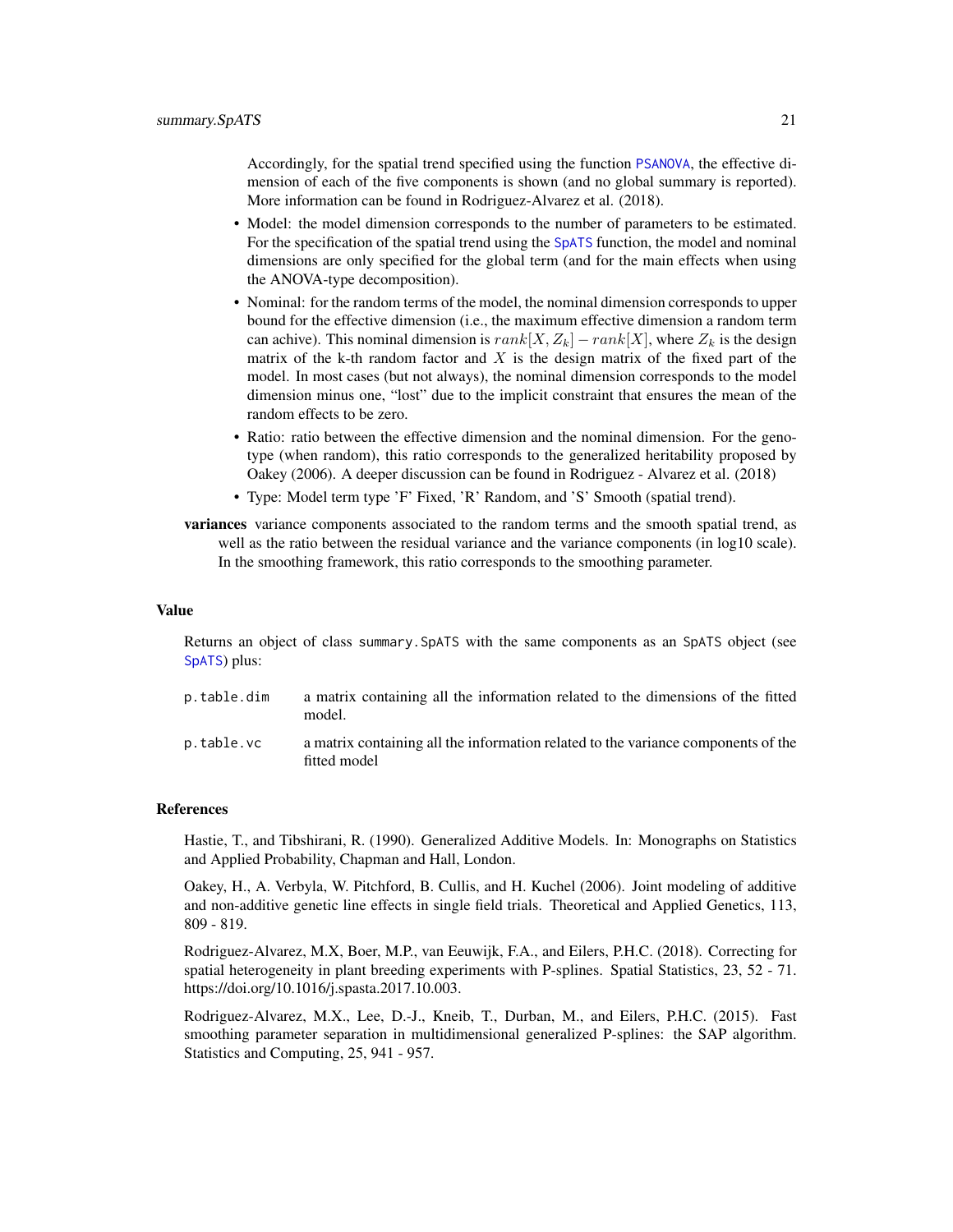22 variogram

#### See Also

**[SpATS](#page-15-1)** 

#### Examples

```
library(SpATS)
data(wheatdata)
summary(wheatdata)
# Create factor variable for row and columns
wheatdata$R <- as.factor(wheatdata$row)
wheatdata$C <- as.factor(wheatdata$col)
m0 \leq - SpATS(response = "yield", spatial = \sim SAP(col, row, nseg = c(10,20), degree = 3, pord = 2),
 genotype = "geno", fixed = \sim colcode + rowcode, random = \sim R + C, data = wheatdata,
 control = list(tolerance = 1e-03))
# Brief summary
m0
# More information: dimensions
summary(m0) # summary(fit.m2, which = "dimensions")
# More information: variances
summary(m0, which = "variances")
# More information: all
summary(m0, which = "all")
```

| variogram | Sample variogram |
|-----------|------------------|
|           |                  |

#### <span id="page-21-1"></span>Description

Computes the sample variogram from an SpATS object.

#### Usage

```
## S3 method for class 'SpATS'
variogram(x, ...)
```
#### Arguments

|          | an object of class SpATS as produced by SpATS().                       |
|----------|------------------------------------------------------------------------|
| $\cdots$ | further arguments passed to or from other methods. Not yet implemented |

#### Details

The present function computes the sample variogram on the basis of the (deviance) residuals of the fitted model. Currently, the function can only be applied for regular two-dimensional data, i.e, when the plots of the field are arranged in a regular two-dimensional array (usually defined by the column

<span id="page-21-0"></span>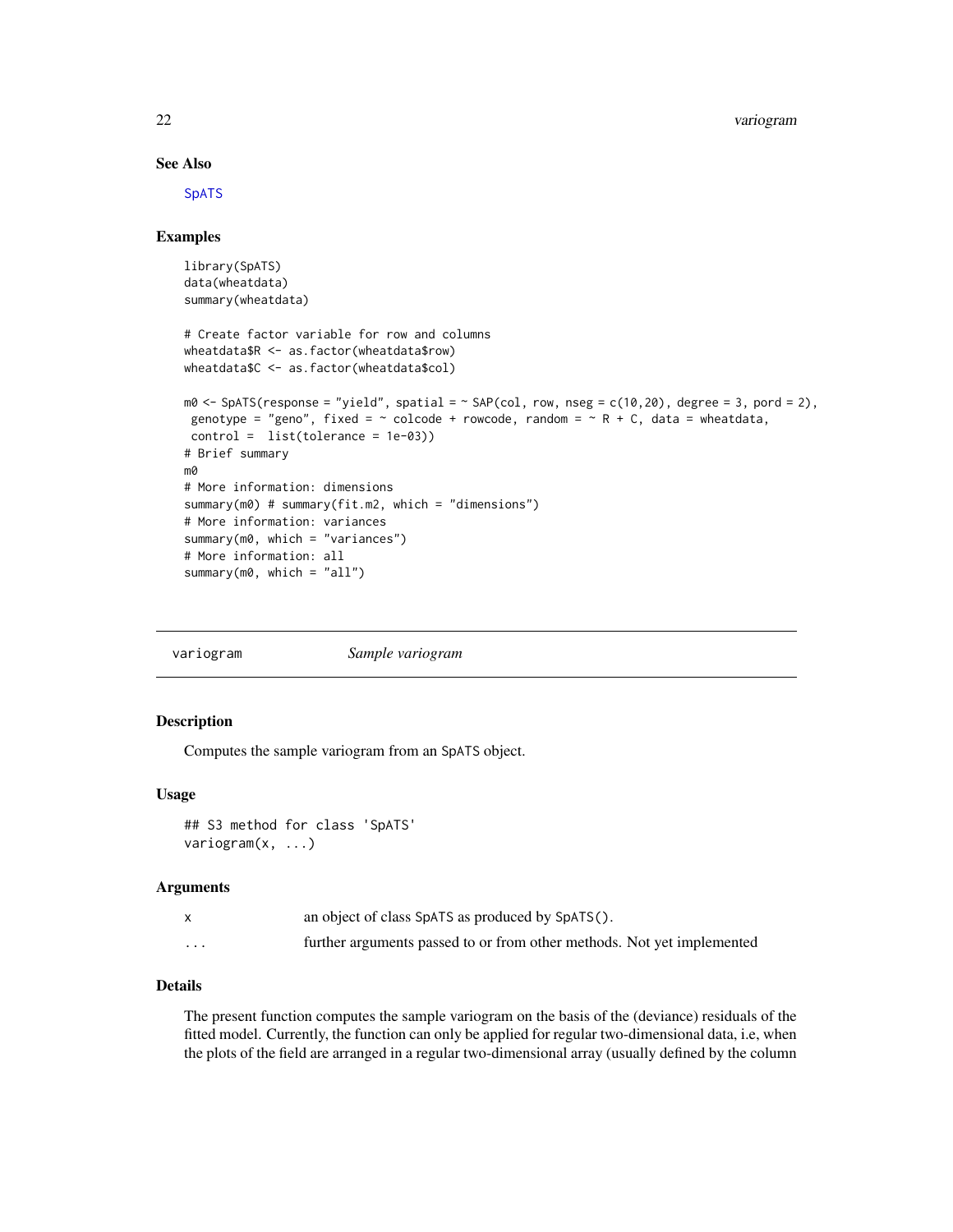#### <span id="page-22-0"></span>variogram 23

and row positions). For each pair of (deviance) residuals  $e_i$  and  $e_j$ , the half-squared difference is computed

$$
v_{ij} = 0.5(e_i - e_j)^2
$$

,

as well as the corresponding column  $(cd_{ij})$  and row displacements  $(rd_{ij})$ , with

$$
cd_{ij} = |c_i - c_j|
$$

and

$$
rd_{ij} = |r_i - r_j|,
$$

where  $c_k$  and  $r_k$  denote the column and row position of plot k respectively. The sample variogram is then defined as the triplet

$$
(cd_{ij},rd_{ij},\bar{v}_{ij}),
$$

where  $\bar{v}_{ij}$  denotes the average of the  $v_{ij}$  that share the same column and row displacements. For a more detailed description, see Gilmour et al. (1997).

#### Value

An object of class variogram.SpATS with the following components:

| data | data frame including the following information: "value": the value of the sample |
|------|----------------------------------------------------------------------------------|
|      | variogram at each pair of column and row displacements; and "length": the num-   |
|      | ber of observations used to compute the sample variogram at the corresponding    |
|      | pair of displacements.                                                           |

col.displacement

numerical vector containing the column displacements

row.displacement

numerical vector containing the row displacements

#### References

Gilmour, A.R., Cullis, B.R., and Verbyla, A.P. (1997). Accounting for Natural and Extraneous Variation in the Analysis of Field Experiments. Journal of Agricultural, Biological, and Environmental Statistics, 2, 269 - 293.

Stefanova, K.T., Smith, A.B. and Cullis, B.R. (2009). Enhanced Diagnostics for the Spatial Analysis of Field Trials. Journal of Agricultural, Biological, and Environmental Statistics, 14, 392 - 410.

#### See Also

[SpATS](#page-15-1), [plot.variogram.SpATS](#page-7-1)

#### Examples

```
library(SpATS)
data(wheatdata)
wheatdata$R <- as.factor(wheatdata$row)
wheatdata$C <- as.factor(wheatdata$col)
```

```
m0 \leq - SpATS(response = "yield", spatial = \sim SAP(col, row, nseg = c(10,20), degree = 3, pord = 2),
genotype = "geno", fixed = \sim colcode + rowcode, random = \sim R + C, data = wheatdata,
```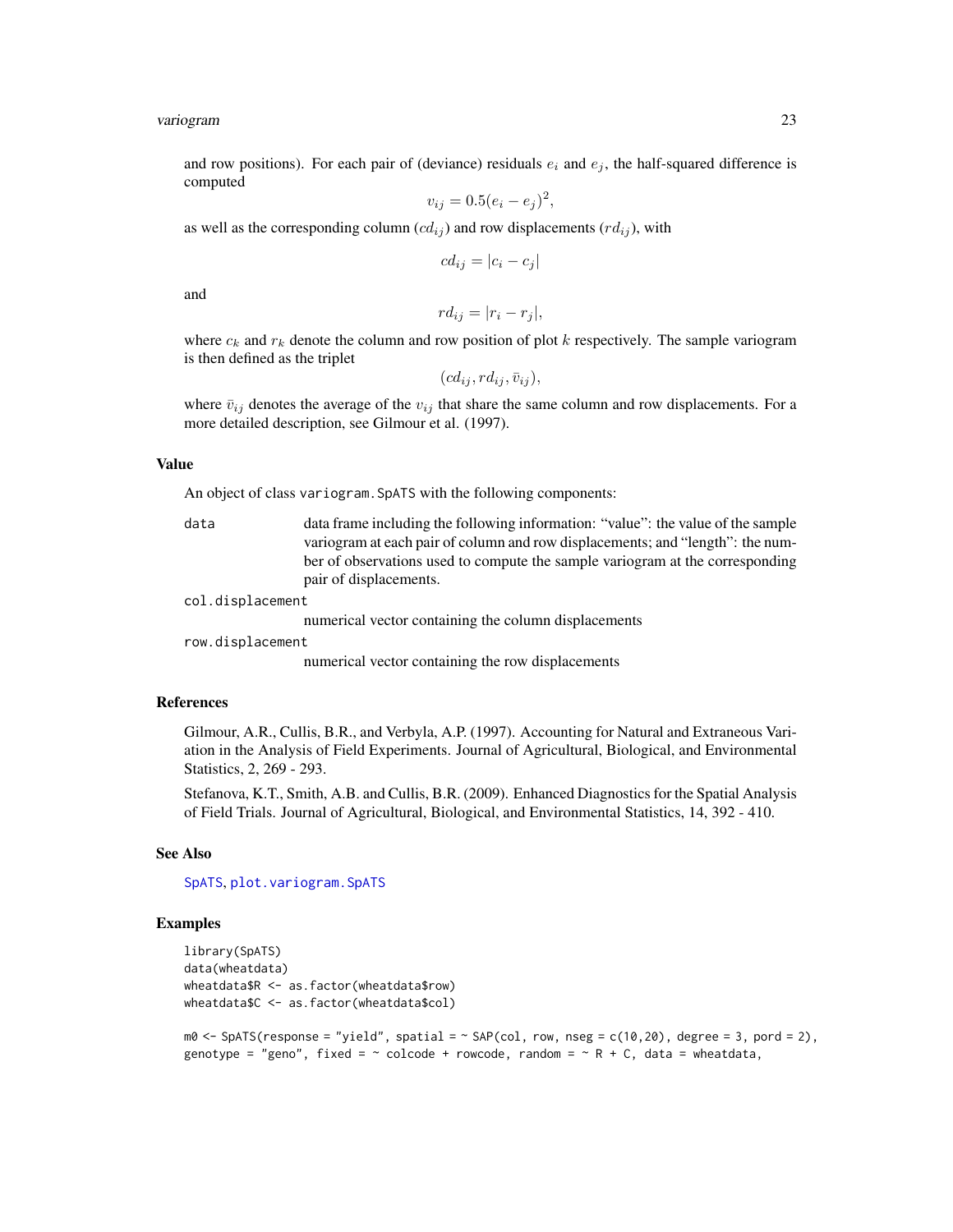```
control = list(tolerance = 1e-03))# Compute the variogram
var.m0 <- variogram(m0)
# Plot the variogram
plot(var.m0)
```
#### wheatdata *Wheat yield in South Australia*

#### **Description**

A randomized complete block experiment of wheat in South Australia (Gilmour et al., 1997).

#### Usage

```
data("wheatdata")
```
#### Format

A data frame with 330 observations on the following 7 variables

yield yield, numeric

geno wheat variety, a factor with 107 levels

rep replicate factor, 3 levels

row row position, numeric

col column position, a numeric vector

- rowcode a factor with 2 levels. This factor is related to the way the trial and the plots were sown (see Details).
- colcode a factor with 3 levels. This factor is related to the way the plots were trimmed to an assumed equal length before harvest (see Details).

#### Details

A near complete block design experiment. In this experiment, a total of 107 varieties were sown in 3 replicates in a near complete block design (3 varieties were sown twice in each replicate). Each replicate consisted of 5 columns and 22 rows. Accordingly, the field consists on 15 columns and 22 rows (i.e. a total of 330 plots or observations). Trimming was done by spraying the wheat with herbicide. The sprayer travelled in a serpentine pattern up and down columns. More specifically, the plots were trimmed according to four possible combinations: up/down, down/down, down/up, and up/up. The colcode factor describe this 4-phase sequence. With respect to the way the trial was sown, the procedure was done in a serpentine manner with a planter that seeded three rows at a time (Left, Middle, Right). This fact led to a systematic effect on the yield due to sowing. The variable rowcode describes the position of each plot in the triplet (Left, Middle, Right). Level 1 was used for the middle plot, and 2 for those on the right or on the left of the triplet (see Gilmour et al. (1997) for more details).

<span id="page-23-0"></span>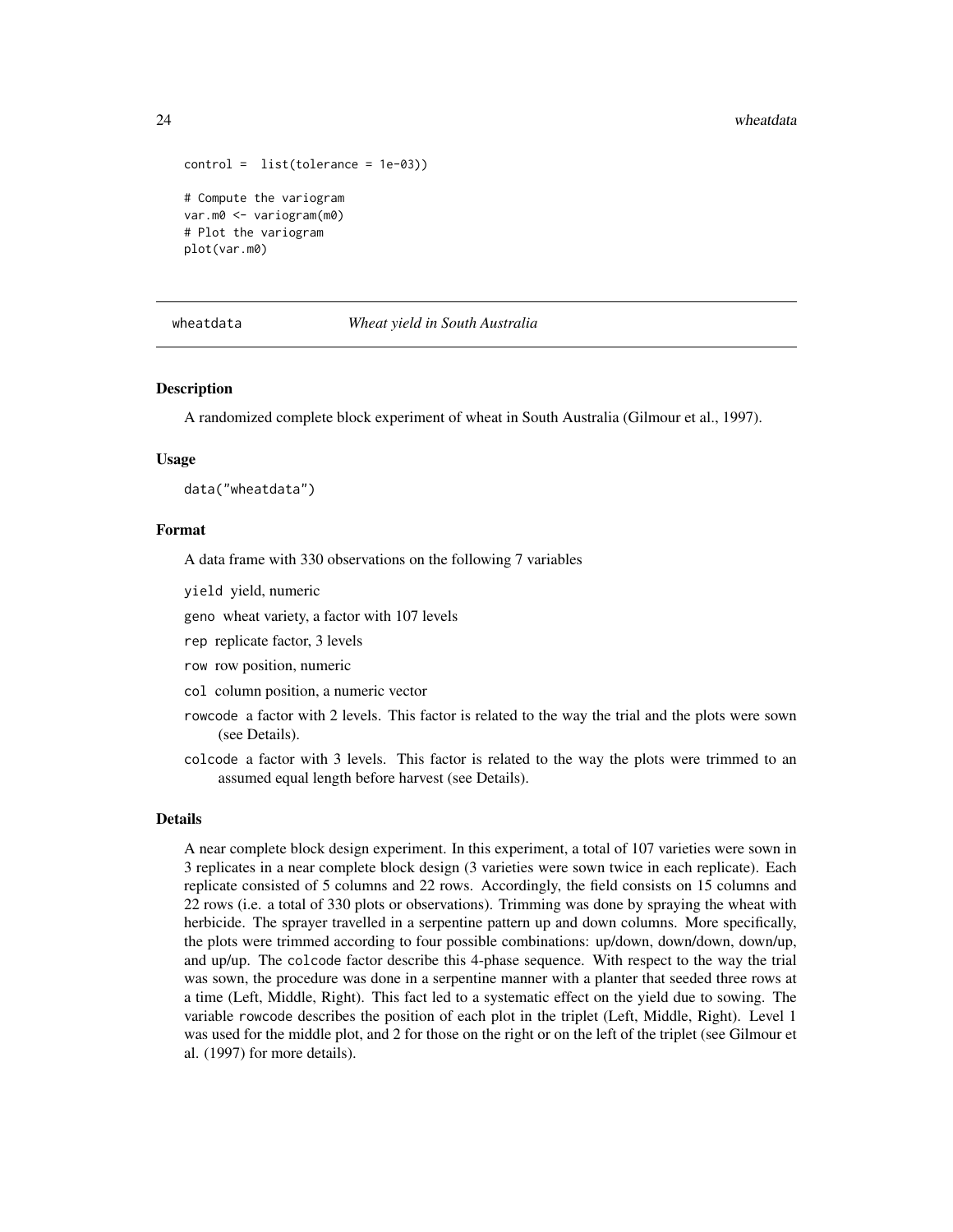#### wheatdata 25

#### Source

Gilmour, A.R., Cullis, B.R., and Verbyla, A.P. (1997). Accounting for Natural and Extraneous Variation in the Analysis of Field Experiments. Journal of Agricultural, Biological, and Environmental Statistics, 2, 269 - 293.

Kevin Wright (2015). agridat: Agricultural datasets. R package version 1.12. http://CRAN.Rproject.org/package=agridat

#### Examples

library(SpATS) data(wheatdata) summary(wheatdata)